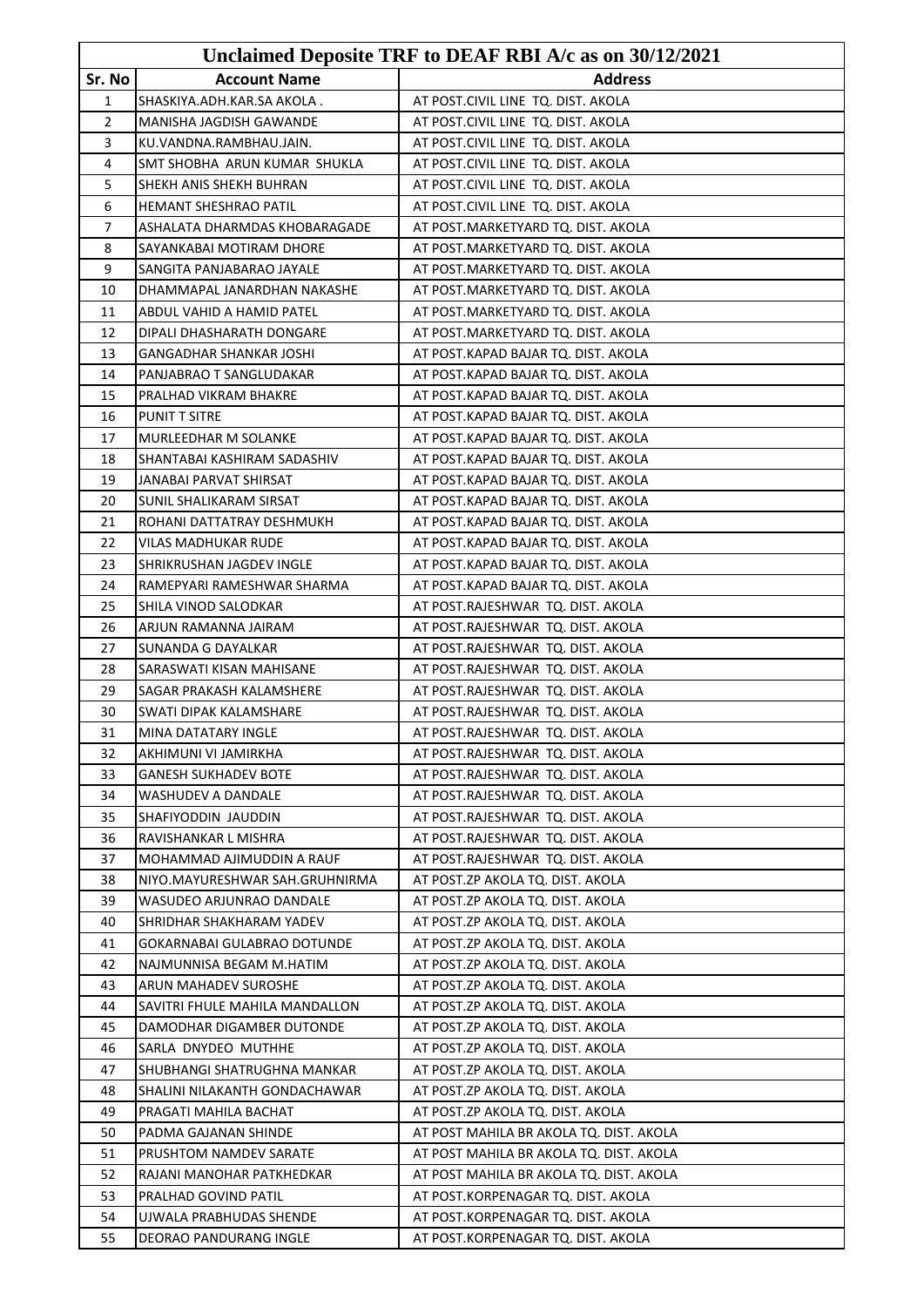| 56  | MAHENDRA VINAKRAO KUKADE       | AT POST.KORPENAGAR TQ. DIST. AKOLA      |
|-----|--------------------------------|-----------------------------------------|
| 57  | PRIYADARSHANI BABANRAO DHUMALE | AT POST.KORPENAGAR TQ. DIST. AKOLA      |
| 58  | ASARAM MALU JAGTAP             | AT POST.KORPENAGAR TQ. DIST. AKOLA      |
| 59  | SHANTABAI MANIKRAO GAWANDE     | AT POST.KORPENAGAR TQ. DIST. AKOLA      |
| 60  | OMPRAKASH SANGITRAO MANWAR     | AT POST.KORPENAGAR TQ. DIST. AKOLA      |
| 61  | V. A. KHANDE                   | AT POST.DR.P.D.K.V TQ. DIST. AKOLA      |
| 62  | ASHOK . JYOTIRAM. NAIKNAWARE   | AT POST.DR.P.D.K.V TQ. DIST. AKOLA      |
| 63  | GAYATRI JANRAO KAKAD           | AT POST.DR.P.D.K.V TQ. DIST. AKOLA      |
| 64  | NARSING RAMU JADHAO            | AT POST.DR.P.D.K.V TQ. DIST. AKOLA      |
| 65  | GIRIDHAR NAMDEVRAO BHAJIPALE   | AT POST.DABKI ROAD TQ. DIST. AKOLA      |
| 66  | KAMALA DATTATREY DHOKE         | AT POST.DABKI ROAD TQ. DIST. AKOLA      |
| 67  | RAMDAS N KHEDKAR               | AT POST.DABKI ROAD TQ. DIST. AKOLA      |
| 68  | MANGLA MANOHAR GIRI            | AT POST.DABKI ROAD TQ. DIST. AKOLA      |
| 69  | MADHURI MODAK                  | AT POST.DABKI ROAD TQ. DIST. AKOLA      |
| 70  | BHIMRAO JAGOJI SHEGOKAR        | AT POST.DABKI ROAD TQ. DIST. AKOLA      |
| 71  | JAYPRAKASH JAGANNATH LAWADE    | AT POST.DABKI ROAD TQ. DIST. AKOLA      |
|     |                                |                                         |
| 72  | MANGALA AVINASH MOHOKAR        | AT POST.TUKARAM CHAUK TQ. DIST. AKOLA   |
| 73  | SHRIRAM NAMDEV MAVAKAR         | AT POST.BORGAON MANJU TQ. DIST. AKOLA   |
| 74  | SHYAMDAS S . BHATAKAR          | AT POST.BORGAON MANJU TQ. DIST. AKOLA   |
| 75  | BHAGIRATHI NARAYAN ROM         | AT POST.BORGAON MANJU TQ. DIST. AKOLA   |
| 76  | V U WAKODE                     | AT POST.BORGAON MANJU TQ. DIST. AKOLA   |
| 77  | JAYSHRI CHANDRASHEKAR MISURKAR | AT POST.BORGAON MANJU TQ. DIST. AKOLA   |
| 78  | PANDURANG GANPAT MHAISANE      | AT POST.BORGAON MANJU TQ. DIST. AKOLA   |
| 79  | GAJANAN SHRIRAM VAROKAR        | AT POST.BORGAON MANJU TQ. DIST. AKOLA   |
| 80  | MOHAN MAHADEV SONTTAKE         | AT POST.BORGAON MANJU TQ. DIST. AKOLA   |
| 81  | RAJKANYA RAMESHOR DABERAO      | AT POST.BORGAON MANJU TQ. DIST. AKOLA   |
| 82  | SUBHADRA GOVIND DABERAO        | AT POST.MHAISANG TQ. DIST. AKOLA        |
| 83  | <b>GONDABAI GANPAT INGLE</b>   | AT POST. MHAISANG TQ. DIST. AKOLA       |
| 84  | DEVRAQO BAPUJI SADAR           | AT POST. MHAISANG TQ. DIST. AKOLA       |
| 85  | <b>GANESH NARHI GAWAI</b>      | AT POST. MHAISANG TQ. DIST. AKOLA       |
| 86  | KAVITA NIVRITTI DESHMUKH       | AT POST. MHAISANG TQ. DIST. AKOLA       |
| 87  | PAYARUBAE NARAYAN KIRAMIRE     | AT POST.KANSHIVANI TQ. DIST. AKOLA      |
| 88  | TIRONABAE NAMDEV WAHURWAGH     | AT POST.KANSHIVANI TQ. DIST. AKOLA      |
| 89  | SHRIRAM VISHNAJI RAKHONDE      | AT POST.KANSHIVANI TQ. DIST. AKOLA      |
| 90  | TUKARAM SAKHARAM WAHURAVAGH    | AT POST.KANSHIVANI TQ. DIST. AKOLA      |
| 91  | ANUSAYA PANDIT MULANAKAR       | AT POST.KANSHIVANI TQ. DIST. AKOLA      |
| 92  | PRABHATI LAYAKA JANGADE        | AT POST.KANSHIVANI TQ. DIST. AKOLA      |
| 93  | BHASKAR LAXMAN MAKONE          | AT POST.KANSHIVANI TQ. DIST. AKOLA      |
| 94  | RAHUL BHARAT CHOTMAL           | AT POST.KANSHIVANI TQ. DIST. AKOLA      |
| 95  | <b>GRAM PANI PUR PARDI</b>     | AT POST.KANSHIVANI TQ. DIST. AKOLA      |
| 96  | MAHATMA FULE BHACHAT G KANSHIV | AT POST.KANSHIVANI TQ. DIST. AKOLA      |
| 97  | DAULAT DULAJI SADANSHIV        | AT POST.GANDHIGRAM TQ. DIST. AKOLA      |
| 98  | BALKRUSHNA SHARAWAN WANKHADE   | AT POST.GANDHIGRAM TQ. DIST. AKOLA      |
| 99  | MADHUKAR HARIBHAU MANKAR       | AT POST.GANDHIGRAM TQ. DIST. AKOLA      |
| 100 | NALNADA PPADVIKA UGVA          | AT POST.GANDHIGRAM TQ. DIST. AKOLA      |
| 101 | MAHALXMI MATA BCG GOPALKHED    | AT POST.GANDHIGRAM TQ. DIST. AKOLA      |
| 102 | DATAGURU MAHILA BCG GANDHIGRAM | AT POST.GANDHIGRAM TQ. DIST. AKOLA      |
| 103 | JAY BAJRANG BCG GANDHIGRAM     | AT POST.GANDHIGRAM TQ. DIST. AKOLA      |
| 104 | BHIMSHAKTI BCG GANDHIGRAM      | AT POST.GANDHIGRAM TQ. DIST. AKOLA      |
| 105 | DNANESHWAR BCG VAIRAT          | AT POST.GANDHIGRAM TQ. DIST. AKOLA      |
| 106 | JIJAMATA BCG VALABHNAGAR       | AT POST.GANDHIGRAM TQ. DIST. AKOLA      |
| 107 | MA BHAVANI S BCG GOPALKHED     | AT POST.GANDHIGRAM TQ. DIST. AKOLA      |
| 108 | DRUPATABAI BUDHAJI KHANDARE    | AT POST.DAHIHANDA TQ. DIST. AKOLA       |
| 109 | DAMODAR BHAGWAN RAUT           | AT POST. PATUR NANDAPUR TQ. DIST. AKOLA |
| 110 | RAMLAL P GAVAI                 | AT POST. PATUR NANDAPUR TQ. DIST. AKOLA |
| 111 | <b>MADHUKAR T SONONE</b>       | AT POST.KURANKHED TQ. DIST. AKOLA       |
| 112 | YASHODA MUNGSAJI SIRSAT        | AT POST.KURANKHED TQ. DIST. AKOLA       |
|     | SHRIRAM MAROTI TAYADE          | AT POST.KURANKHED TQ. DIST. AKOLA       |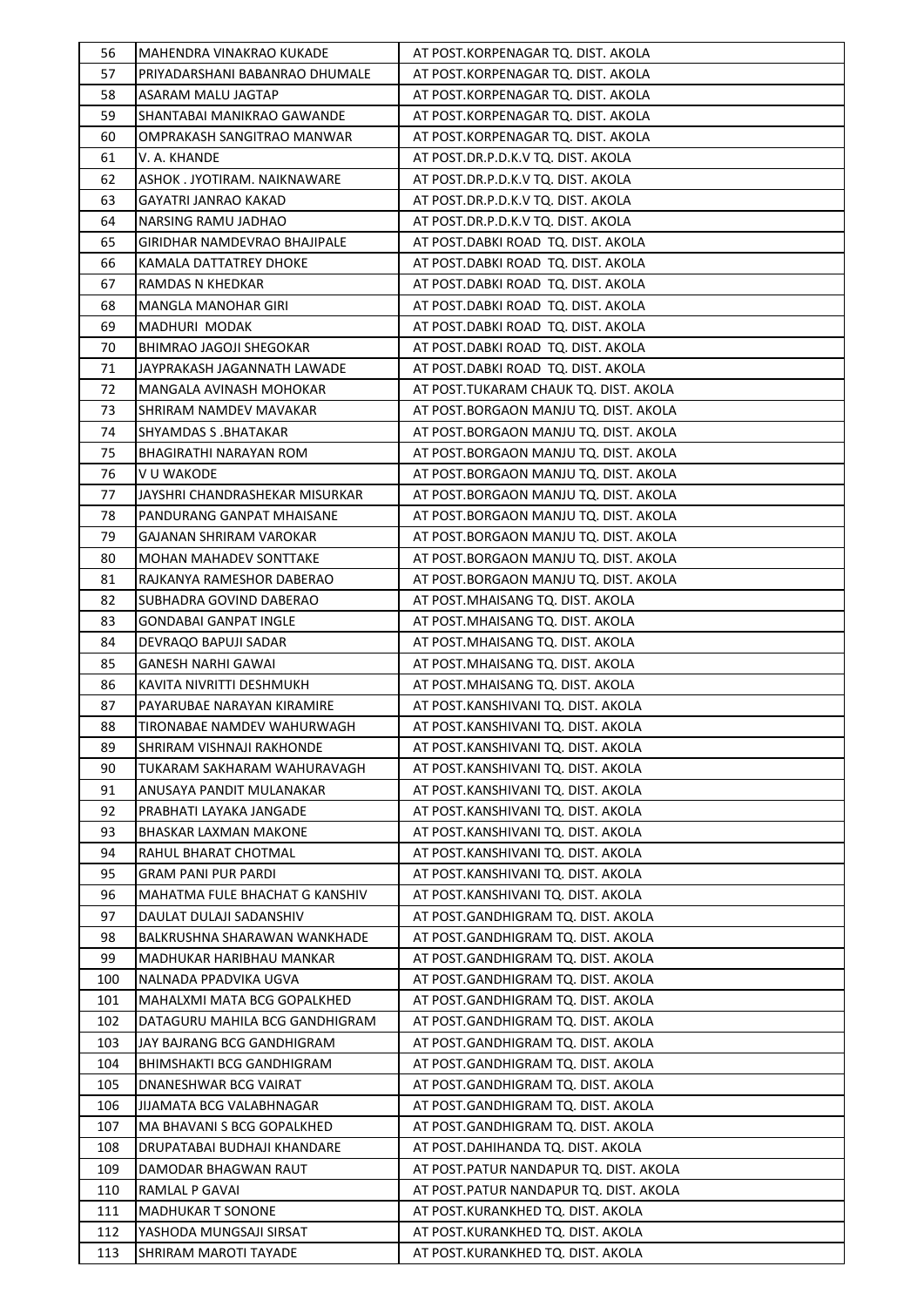| 114 | HAJRABI M. LAKADSHA            | AT POST.KURANKHED TQ. DIST. AKOLA      |
|-----|--------------------------------|----------------------------------------|
| 115 | SHANKUNTALA SUKHADEV BARDE     | AT POST.KURANKHED TQ. DIST. AKOLA      |
| 116 | DWARKABAI W. GAWANDE           | AT POST.KURANKHED TQ. DIST. AKOLA      |
| 117 | <b>BUDHARAM P KHADE</b>        | AT POST.KURANKHED TQ. DIST. AKOLA      |
| 118 | RAMBHAU B INGLE                | AT POST.KURANKHED TQ. DIST. AKOLA      |
| 119 | HUSEIN KHA MUMTAJ KHA          | AT POST.KURANKHED TQ. DIST. AKOLA      |
| 120 | BEBI VIWSHAS GAWANDE           | AT POST.KURANKHED TQ. DIST. AKOLA      |
| 121 | LAXIMIBAI S INGALE             | AT POST.KURANKHED TQ. DIST. AKOLA      |
| 122 | SUGARABI GULAM SARWAR          | AT POST.KURANKHED TQ. DIST. AKOLA      |
| 123 | SURENDRA SUDHAKAR GOPNARAYAN   | AT POST.GOREGAON TQ. DIST. AKOLA       |
| 124 | VASANT PANDURANG WAGH          | AT POST.GOREGAON TQ. DIST. AKOLA       |
| 125 | SAVITRI SHG GOREGAON           | AT POST.GOREGAON TQ. DIST. AKOLA       |
| 126 | RUKHMINI GANGARAM PAWAR        | AT POST.UMARI TQ. DIST. AKOLA          |
| 127 | HARISH P. DOND                 | AT POST.UMARI TQ. DIST. AKOLA          |
| 128 | JAYDEV SUKHDEV SOLANKE         | AT POST.UMARI TQ. DIST. AKOLA          |
| 129 | HARISH AATMARAM KHANDARE       | AT POST.UMARI TQ. DIST. AKOLA          |
| 130 | ANIL VISHVNATH DHOMBLE         | AT POST.KHADKI TQ. DIST. AKOLA         |
| 131 | KAMALA CHANDRBHAN HIVRALE      | AT POST.KHADKI TQ. DIST. AKOLA         |
| 132 | KAMALABAI KISAN SULTANE        | AT POST.KHADKI TQ. DIST. AKOLA         |
| 133 | GANESH J. BHAWANE              | AT POST.KHADKI TQ. DIST. AKOLA         |
| 134 | YASHODABAI RAIBHAN THAKARE     | AT POST.KHADKI TQ. DIST. AKOLA         |
| 135 | <b>GANGUBAI KISAN INGLE</b>    | AT POST.KHADKI TQ. DIST. AKOLA         |
| 136 | KASABAI VITTHAL BHONGAL        | AT POST.KHADKI TQ. DIST. AKOLA         |
| 137 | VISHWARATNA DR BABASAHEB.AMBED | AT POST.RANPISE NAGAR TQ. DIST. AKOLA  |
| 138 | KAMLABAI NAMDEV SHIRSAT        | AT POST.RANPISE NAGAR TQ. DIST. AKOLA  |
| 139 | SANDHYA PRADEEP DESHMUKH       | AT POST.RANPISE NAGAR TQ. DIST. AKOLA  |
| 140 | SANJAY MAHADEV RAUT            | AT POST.RANPISE NAGAR TQ. DIST. AKOLA  |
| 141 | KUSUM SUBHASH PATIL            | AT POST.RANPISE NAGAR TQ. DIST. AKOLA  |
| 142 | DIPAK GANGADHAR TATAR          | AT POST.RANPISE NAGAR TQ. DIST. AKOLA  |
| 143 | RUCHIRA SUJAY PATIL            | AT POST.RANPISE NAGAR TQ. DIST. AKOLA  |
| 144 | TUSHAR HARIDAS MHAISNE         | AT POST.RANPISE NAGAR TQ. DIST. AKOLA  |
| 145 | NAMDEV RAMCHANDRA ANDHARE      | AT POST.RANPISE NAGAR TQ. DIST. AKOLA  |
| 146 | SUNITA SUNIL WANKHADE          | AT POST.RANPISE NAGAR TQ. DIST. AKOLA  |
| 147 | GEJABAI JAYAVANT THAKARGE      | AT POST.RANPISE NAGAR TQ. DIST. AKOLA  |
| 148 | HARISH DIGAMBAR JADHAV         | AT POST.RANPISE NAGAR TQ. DIST. AKOLA  |
| 149 | KONDIRAM BLERAM NAVAKAR        | AT POST.RANPISE NAGAR TQ. DIST. AKOLA  |
| 150 | SACHIN MADHUKARRAO DONODE      | AT POST.RANPISE NAGAR TQ. DIST. AKOLA  |
| 151 | GANGUBAI UKRDA BHAMODRE        | AT POST.AGAR TQ. DIST. AKOLA           |
| 152 | MASAJI GANAGARAM SHRINATH      | AT POST.AGAR TQ. DIST. AKOLA           |
| 153 | MADHUKAR SAHEBRAO MORE         | AT POST.AGAR TQ. DIST. AKOLA           |
| 154 | DHRUPATAI LAXMAN IRSAR         | AT POST.AGAR TQ. DIST. AKOLA           |
| 155 | PRALHAD BALIRAM KOLTAKE        | AT POST.AGAR TQ. DIST. AKOLA           |
| 156 | PRAMILA KISAN MANKAR           | AT POST.AGAR TQ. DIST. AKOLA           |
| 157 | SHE MUNISA A DESHMUKH          | AT POST.AGAR TQ. DIST. AKOLA           |
| 158 | SAHDEO SAMPAT SHELKE           | AT POST.AGAR TQ. DIST. AKOLA           |
| 159 | SHANKAR BABAN KALE             | AT POST.AGAR TQ. DIST. AKOLA           |
| 160 | NYANJUBI NAJIR SHAH            | AT POST.AGAR TQ. DIST. AKOLA           |
| 161 | PUNDLIK NIMBAJI DHURVE         | AT POST.RATANLAL PLOT TQ. DIST. AKOLA  |
| 162 | RATAN KISAN NENONE             | AT POST.RATANLAL PLOT TQ. DIST. AKOLA  |
| 163 | CHANDRAMANI RAJARAM LANJEWAR   | AT POST.RATANLAL PLOT TQ. DIST. AKOLA  |
| 164 | GAJANAN SHIVRAM TIDKE          | AT POST.RATANLAL PLOT TQ. DIST. AKOLA  |
| 165 | GAFFUR MOHAMD TAJ MOHAMD       | AT POST.RATANLAL PLOT TQ. DIST. AKOLA  |
| 166 | RAMDAS LAXMAN DONGRE           | AT POST.RATANLAL PLOT TQ. DIST. AKOLA  |
| 167 | SHAMSUNDAR BHASKARRAO TIWARI   | AT POST. RATANLAL PLOT TQ. DIST. AKOLA |
| 168 | INDRABHAN BHAGWAN KHANDARE     | AT POST.RATANLAL PLOT TQ. DIST. AKOLA  |
| 169 | MAHADEORAO RAMCHANDR SURWE     | AT POST.RATANLAL PLOT TQ. DIST. AKOLA  |
| 170 | SMITA SANDEEP SOLANKE          | AT POST.RATANLAL PLOT TQ. DIST. AKOLA  |
| 171 | ASHOK KISHOR KAHAR             | AT POST.RATANLAL PLOT TQ. DIST. AKOLA  |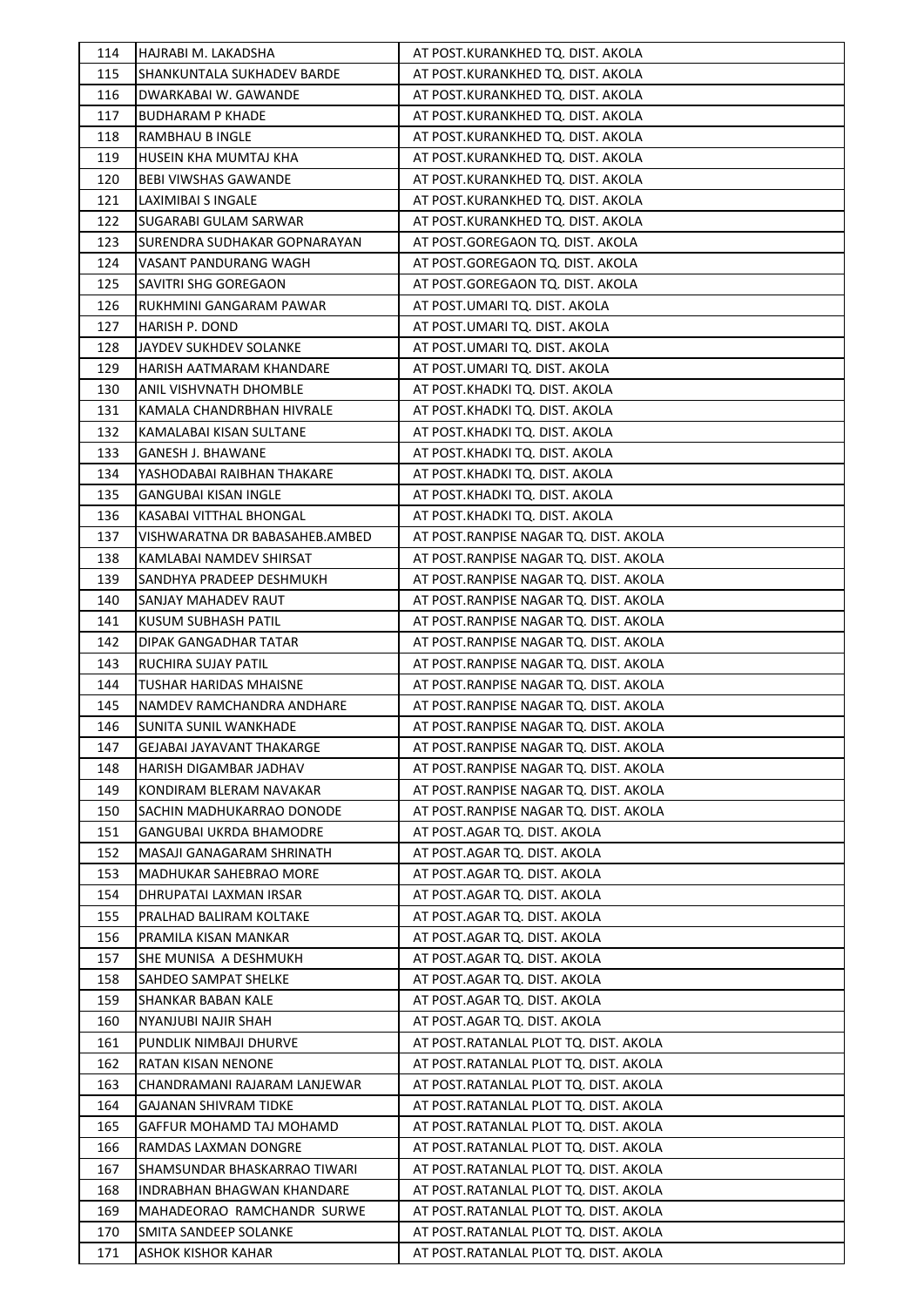| 172 | KRUSHNA TRIMBAK VYAVHARE       | AT POST.BARSHITAKLI TQ.BARSHITAKLI DIST. AKOLA   |
|-----|--------------------------------|--------------------------------------------------|
| 173 | PRAFULLATA MADHUKAR AGARKAR    | AT POST.BARSHITAKLI TQ.BARSHITAKLI DIST. AKOLA   |
| 174 | ALAUDDIN S MEHBUB              | AT POST.BARSHITAKLI TQ.BARSHITAKLI DIST. AKOLA   |
| 175 | DNYANESHWARI PRALHAD KALAMB    | AT POST.BARSHITAKLI TQ.BARSHITAKLI DIST. AKOLA   |
| 176 | ANIL DNYANDEV ADOLE            | AT POST.BARSHITAKLI TQ.BARSHITAKLI DIST. AKOLA   |
| 177 | SHABANAYASHMINE ASADKHA.       | AT POST.BARSHITAKLI TQ.BARSHITAKLI DIST. AKOLA   |
| 178 | TALUKA GRAMSEVAK UNION BARS    | AT POST.BARSHITAKLI TQ.BARSHITAKLI DIST. AKOLA   |
| 179 | SANJAY KASHIRAM TAYADE         | AT POST.BARSHITAKLI TQ.BARSHITAKLI DIST. AKOLA   |
| 180 | BDLABAI K JADHAV               | AT POST.PINJAR TQ.BARSHITAKLI DIST. AKOLA        |
| 181 | VASUDEO S GAWANDE              | AT POST.PINJAR TQ.BARSHITAKLI DIST. AKOLA        |
| 182 | SK.KHAJI ABDUL                 | AT POST.PINJAR TQ.BARSHITAKLI DIST. AKOLA        |
| 183 | UTTAM R THOKAR                 | AT POST.PINJAR TQ.BARSHITAKLI DIST. AKOLA        |
| 184 | KUSUMBAI B JHADHO              | AT POST.PINJAR TQ.BARSHITAKLI DIST. AKOLA        |
| 185 | WASUDEV S GAWANDE              | AT POST.PINJAR TQ.BARSHITAKLI DIST. AKOLA        |
| 186 | VISHALI J TAKARE               | AT POST.PINJAR TQ.BARSHITAKLI DIST. AKOLA        |
|     |                                |                                                  |
| 187 | SONAKABAI T RATHOD             | AT POST.PINJAR TQ.BARSHITAKLI DIST. AKOLA        |
| 188 | UJWAL SHAMRAO RAYBOLE          | AT POST.PINJAR TQ.BARSHITAKLI DIST. AKOLA        |
| 189 | SHANTABAI PRAKASHRAO DATE      | AT POST.PINJAR TQ.BARSHITAKLI DIST. AKOLA        |
| 190 | JAHIDABEE VAFATKHA             | AT POST.PINJAR TQ.BARSHITAKLI DIST. AKOLA        |
| 191 | SUDARSHAN BHASHKAR PACHPHOR AP | AT POST.PINJAR TQ.BARSHITAKLI DIST. AKOLA        |
| 192 | MAYUR BHASHKAR PACHPHOR AKP L  | AT POST.PINJAR TQ.BARSHITAKLI DIST. AKOLA        |
| 193 | GANGABAI DHYANDEV BHAGAT       | AT POST.PINJAR TQ.BARSHITAKLI DIST. AKOLA        |
| 194 | DAMODAR KHANDUJI PRADHAN       | AT POST. MAHAN TQ. BARSHITAKLI DIST. AKOLA       |
| 195 | ANTAKALABAI PRALHAD GEVALU     | AT POST. MAHAN TQ. BARSHITAKLI DIST. AKOLA       |
| 196 | ASHISH G AVCHAR                | AT POST. MAHAN TQ. BARSHITAKLI DIST. AKOLA       |
| 197 | <b>MD PAWAR</b>                | AT POST. MAHAN TQ. BARSHITAKLI DIST. AKOLA       |
| 198 | <b>BHAGWAN S. SHINDE</b>       | AT POST. MAHAN TQ. BARSHITAKLI DIST. AKOLA       |
| 199 | WASUDEO V MAGADE               | AT POST. MAHAN TQ. BARSHITAKLI DIST. AKOLA       |
| 200 | SUREKHA JANRAO DHAYE           | AT POST. MAHAN TQ. BARSHITAKLI DIST. AKOLA       |
| 201 | JANKI SHANKAR SARKATE          | AT POST. MAHAN TQ. BARSHITAKLI DIST. AKOLA       |
| 202 | FAIM TABSSUM ANISODDIN         | AT POST.MAHAN TQ.BARSHITAKLI DIST. AKOLA         |
| 203 | YASHVANT FARMER JENTS SHG TAMS | AT POST. MAHAN TQ. BARSHITAKLI DIST. AKOLA       |
| 204 | KARUNESHVER SHETAKARI SHG MAHA | AT POST.MAHAN TQ.BARSHITAKLI DIST. AKOLA         |
| 205 | DHNYANESWAR D JAVANJAL         | AT POST.KANHERI SARAP TQ.BARSHITAKLI DIST. AKOLA |
| 206 | SHANTABAI PANDURANG WANKHADE   | AT POST.KANHERI SARAP TQ.BARSHITAKLI DIST. AKOLA |
| 207 | CHANDRAKALA ASHOK BAGADE       | AT POST.KANHERI SARAP TQ.BARSHITAKLI DIST. AKOLA |
| 208 | <b>MANDA MILIND INGALE</b>     | AT POST.DHABA TQ.BARSHITAKLI DIST. AKOLA         |
| 209 | KAMLESH R KARVATE              | AT POST.DHABA TQ.BARSHITAKLI DIST. AKOLA         |
| 210 | DURGABAI BABAJI PAWAR          | AT POST.DHABA TQ.BARSHITAKLI DIST. AKOLA         |
| 211 | CHANDRASHEKHAR S TUMDAM        | AT POST.DHABA TQ.BARSHITAKLI DIST. AKOLA         |
| 212 | JAY LAXMI MAHILA GAT LOHGD     | AT POST.DHABA TQ.BARSHITAKLI DIST. AKOLA         |
| 213 | KISAN DEVRAO VASU              | AT POST. AKOT MAIN TO. AKOT DIST. AKOLA          |
| 214 | BHANUDAS MOTIRAM ADHALTE       | AT POST. AKOT MAIN TO. AKOT DIST. AKOLA          |
| 215 | SHRIRAM JANGALAJI CHAUHAN      | AT POST. AKOT MAIN TO. AKOT DIST. AKOLA          |
| 216 | NARAYAN SHANKAR AAGRE          | AT POST. AKOT MAIN TO. AKOT DIST. AKOLA          |
| 217 | MANDATAI PUNDLIK WAG           | AT POST. AKOT MAIN TO. AKOT DIST. AKOLA          |
| 218 | KOUSHALAYBAI MAHADEO KAKAD     | AT POST. AKOT MAIN TO. AKOT DIST. AKOLA          |
| 219 | TANABAI VITHAL JAYBHAYE        | AT POST. AKOT MAIN TO. AKOT DIST. AKOLA          |
| 220 | <b>AVDHUT MOTIRAM BOKE</b>     | AT POST. AKOT MAIN TQ. AKOT DIST. AKOLA          |
| 221 | RAJUBHAYA BABARAO MOHED        | AT POST. AKOT MAIN TO. AKOT DIST. AKOLA          |
| 222 | MAINABAI PANDURANG KAKAD       | AT POST. AKOT MAIN TO. AKOT DIST. AKOLA          |
| 223 | SUMITRA RAVSAHEB DHANDE        | AT POST. AKOT MAIN TO. AKOT DIST. AKOLA          |
| 224 | <b>GHAYDAJE MOTIRAM TAYDE</b>  | AT POST. AKOT MAIN TO. AKOT DIST. AKOLA          |
|     |                                |                                                  |
| 225 | SHYAM SAKHARAM BELASARE        | AT POST. AKOT MAIN TO. AKOT DIST. AKOLA          |
| 226 | FATMABI MAHEMUDKHA             | AT POST. AKOT MAIN TO. AKOT DIST. AKOLA          |
| 227 | ARJUN HIRALAL KASDE            | AT POST. AKOT MAIN TO. AKOT DIST. AKOLA          |
| 228 | M.YUSUF A.SAMAD                | AT POST. AKOT MAIN TO. AKOT DIST. AKOLA          |
| 229 | HUSENALI SIKANDARALI           | AT POST. AKOT MAIN TQ. AKOT DIST. AKOLA          |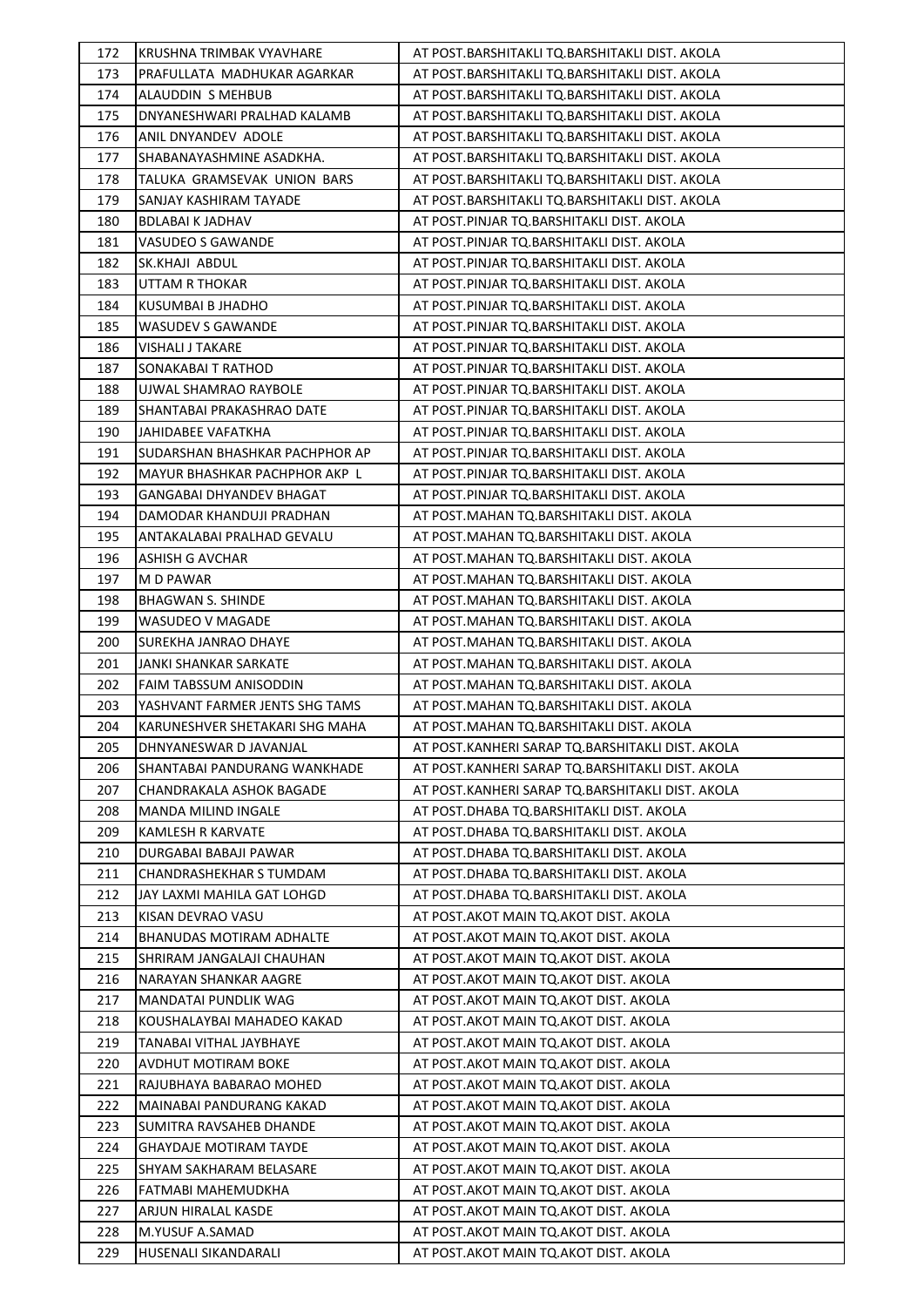| 230 | SIKANDERALI SAI. SAYAF                | AT POST.AKOT MAIN TQ.AKOT DIST. AKOLA              |
|-----|---------------------------------------|----------------------------------------------------|
| 231 | BABARAO PANDHARI BRAMHANE             | AT POST. AKOT MAIN TO. AKOT DIST. AKOLA            |
| 232 | VIJAY SHANTARAM MAVASKAR              | AT POST. AKOT MAIN TO. AKOT DIST. AKOLA            |
| 233 | DURGA VASANTRAO SHEREKAR              | AT POST. AKOT MAIN TO. AKOT DIST. AKOLA            |
| 234 | PADMA AMBADAS BOCHE                   | AT POST. AKOT MAIN TO. AKOT DIST. AKOLA            |
| 235 | <b>GAON VIKAS SAMITI AKOLI JAHANG</b> | AT POST. AKOT MAIN TO. AKOT DIST. AKOLA            |
| 236 | ZP URDU V.P.SCHOOL-SSA/MPSP/VI        | AT POST. AKOT MAIN TO. AKOT DIST. AKOLA            |
| 237 | S.LAXAMEBAI.GAN, VIDYALAY             | AT POST. AKOT MAIN TO. AKOT DIST. AKOLA            |
| 238 | K.G.N. GAT MOHALA                     | AT POST. AKOT MAIN TO. AKOT DIST. AKOLA            |
| 239 | NARAYAN GOTAJI DATIR                  | AT POST. AKOT CITY TO. AKOT DIST. AKOLA            |
| 240 | VISHNU NATHU TAYADE                   | AT POST. AKOT CITY TO. AKOT DIST. AKOLA            |
| 241 | AYUBA SHEKH RAHIMA                    | AT POST. AKOT CITY TO. AKOT DIST. AKOLA            |
| 242 | RAVINDRA PRALHAD CHINCHOLE            | AT POST. AKOT CITY TO. AKOT DIST. AKOLA            |
| 243 | MOHAN BHAGWANRAO ASWAR                | AT POST. AKOT CITY TO. AKOT DIST. AKOLA            |
| 244 | SAU SADHNA ANIL KASTURE               | AT POST.AKOT CITY TQ.AKOT DIST. AKOLA              |
| 245 | SNEHAL NAJUKRAO PUNDKAR               | AT POST.AKOT CITY TQ.AKOT DIST. AKOLA              |
| 246 | SANJAY DIGAMBAR PALAKHADE             | AT POST. AKOT CITY TO. AKOT DIST. AKOLA            |
| 247 | SHAGIRABI KADIRODDIN                  | AT POST. AKOT CITY TO. AKOT DIST. AKOLA            |
| 248 | USHA SADSHIV HADOLE                   | AT POST. AKOT NARSHING MANDIR TQ. AKOT DIST. AKOLA |
| 249 | MAHESH GOVIND PATKE                   | AT POST.AKOT NARSHING MANDIR TQ.AKOT DIST. AKOLA   |
| 250 | JAYSHRI ARUN SHEGOKAR                 | AT POST. AKOT NARSHING MANDIR TQ. AKOT DIST. AKOLA |
| 251 | TUSAR MANOHAR KOTK                    | AT POST. AKOT NARSHING MANDIR TQ. AKOT DIST. AKOLA |
| 252 | REKHABAI BHAURAO TELGOTE              | AT POST. AKOT NARSHING MANDIR TQ. AKOT DIST. AKOLA |
| 253 | BEBITAI BHIKAJI WANKHADE              | AT POST. AKOT NARSHING MANDIR TQ. AKOT DIST. AKOLA |
| 254 | NANDKISHOR BAPURAO ZADE               | AT POST. AKOT NARSHING MANDIR TQ. AKOT DIST. AKOLA |
| 255 | S S A SWAMI V V BALEGAN               | AT POST. AKOT NARSHING MANDIR TO AKOT DIST. AKOLA  |
| 256 | PUJABAI SITARAM CHAUHAN               | AT POST.SAVARA TQ.AKOT DIST. AKOLA                 |
| 257 | NAGESH KESHAVARAO DHANDE              | AT POST.SAVARA TQ.AKOT DIST. AKOLA                 |
| 258 | SAMRUDHI MAHILA BCG ROUNDALA          | AT POST.RAUNDALA TQ.AKOT DIST. AKOLA               |
| 259 | RAMBHAU LAKSHAMAN TEKADE              | AT POST. CHOHOTTA BAZARTQ. AKOT DIST. AKOLA        |
| 260 | SHRWAN JANUJI WAGHMARE                | AT POST. CHOHOTTA BAZARTQ. AKOT DIST. AKOLA        |
| 261 | JANRAO NAMDEO DHENGE                  | AT POST. CHOHOTTA BAZARTQ. AKOT DIST. AKOLA        |
| 262 | MAHADEV MANIKRAO INGALE               | AT POST. CHOHOTTA BAZARTQ.AKOT DIST. AKOLA         |
| 263 | <b>MATHURA S MEHASARE</b>             | AT POST. CHOHOTTA BAZARTQ. AKOT DIST. AKOLA        |
| 264 | SHANTABAI NAMDEO DAUD                 | AT POST. CHOHOTTA BAZARTQ. AKOT DIST. AKOLA        |
| 265 | NARAYAN SAHEBRAO DAUD                 | AT POST. CHOHOTTA BAZARTQ.AKOT DIST. AKOLA         |
| 266 | BHASHKAR LAXMAN WASU                  | AT POST. CHOHOTTA BAZARTQ. AKOT DIST. AKOLA        |
| 267 | BALIRAM RPAJI KHANDARE                | AT POST. CHOHOTTA BAZARTQ.AKOT DIST. AKOLA         |
| 268 | VASANT EKNATH INGLE                   | AT POST. CHOHOTTA BAZARTQ.AKOT DIST. AKOLA         |
| 269 | KAMALABAI VASANT DHANBAR              | AT POST. CHOHOTTA BAZARTQ. AKOT DIST. AKOLA        |
| 270 | SHLIGRAM SAHEBRAO DHORE               | AT POST. CHOHOTTA BAZARTQ.AKOT DIST. AKOLA         |
| 271 | PANCHFULA ATMARAM INDORE              | AT POST. CHOHOTTA BAZARTQ.AKOT DIST. AKOLA         |
| 272 | SUMITRA JAGNNATH DAUD                 | AT POST. CHOHOTTA BAZARTQ.AKOT DIST. AKOLA         |
| 273 | <b>BHURU S MUSA</b>                   | AT POST. CHOHOTTA BAZARTQ.AKOT DIST. AKOLA         |
| 274 | RUKHAMABAI GOVINDRAO CHOPADE          | AT POST. CHOHOTTA BAZARTQ. AKOT DIST. AKOLA        |
| 275 | RAMDAS AMRUTRAO DHORE                 | AT POST. CHOHOTTA BAZARTQ. AKOT DIST. AKOLA        |
| 276 | <b>GANAPAT SAMPAT GAVALI</b>          | AT POST. CHOHOTTA BAZARTQ. AKOT DIST. AKOLA        |
| 277 | ANKUSH GANESH INDORE                  | AT POST. CHOHOTTA BAZARTQ. AKOT DIST. AKOLA        |
| 278 | SANJAY PANJABRAO APOTIKAR             | AT POST. CHOHOTTA BAZARTQ.AKOT DIST. AKOLA         |
| 279 | NALUTAI PANDURANG PATKARA             | AT POST. CHOHOTTA BAZARTQ. AKOT DIST. AKOLA        |
| 280 | BHASKAR PANDURANG PASALE              | AT POST. CHOHOTTA BAZARTQ.AKOT DIST. AKOLA         |
| 281 | ZENDUJI KHEMAJI WANKHADE              | AT POST. CHOHOTTA BAZARTQ. AKOT DIST. AKOLA        |
| 282 | TUKARAM GULABRAO BUNDE                | AT POST. CHOHOTTA BAZARTQ. AKOT DIST. AKOLA        |
| 283 | PRADIP RAMDAS BAND                    | AT POST. CHOHOTTA BAZARTQ. AKOT DIST. AKOLA        |
| 284 | JYOTI ASHOK WANKHADE                  | AT POST. CHOHOTTA BAZARTQ. AKOT DIST. AKOLA        |
| 285 | REKHA GANESH DANDALE                  | AT POST. CHOHOTTA BAZARTQ. AKOT DIST. AKOLA        |
| 286 | REKHA GAJANAN FUKAT                   | AT POST. CHOHOTTA BAZARTQ. AKOT DIST. AKOLA        |
| 287 | JANARDHAN P SHELAKE                   | AT POST. WARUL JAULKA TQ.AKOT DIST. AKOLA          |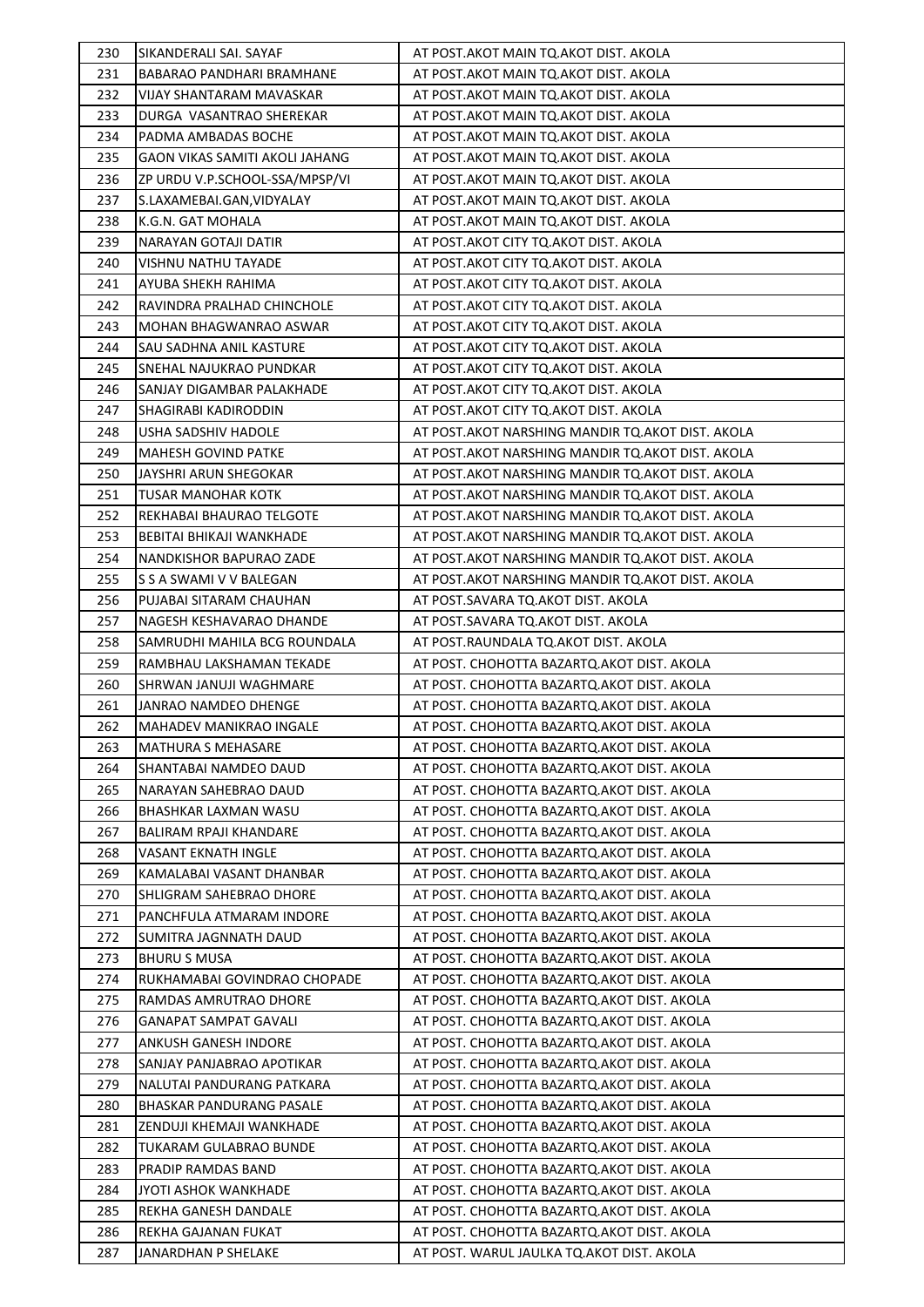| 288 | CHANDA BALU TELGOTE            | AT POST. WARUL JAULKA TQ.AKOT DIST. AKOLA       |
|-----|--------------------------------|-------------------------------------------------|
| 289 | MOKSHAKALA MUNNE               | AT POST. WARUL JAULKA TQ.AKOT DIST. AKOLA       |
| 290 | SHRAWANBAL S BCG VALAR         | AT POST. WARUL JAULKA TQ.AKOT DIST. AKOLA       |
| 291 | RADHAKRUSHN S BCG VARUR        | AT POST. WARUL JAULKA TQ.AKOT DIST. AKOLA       |
| 292 | J KISAN S BCG DINODA           | AT POST. WARUL JAULKA TQ.AKOT DIST. AKOLA       |
| 293 | SHALIGRAM TULSIRAM TALOKAR     | AT POST. AKOLKHED TQ.AKOT DIST. AKOLA           |
| 294 | SHRIKRUSHN SUKHASDEO BAYKAR    | AT POST. AKOLKHED TQ.AKOT DIST. AKOLA           |
| 295 | SACHIN NANDKISHOR VAKTE        | AT POST. AKOLKHED TQ.AKOT DIST. AKOLA           |
| 296 | GOPAL GAJANAN VADEKAR          | AT POST. KUTASA TQ.AKOT DIST. AKOLA             |
| 297 | A SABIR A SADIK                | AT POST. MUNDGAON TQ. AKOT DIST. AKOLA          |
| 298 | PRASANT VISHANU PATIL          | AT POST.MUNDGAON TQ.AKOT DIST. AKOLA            |
| 299 | LAXSHMAN BAPUN ROJATKAR        | AT POST. TELHARA MAIN TQ. TELHARA DIST. AKOLA   |
| 300 | RAMDAS K DINVADE               | AT POST. TELHARA MAIN TO. TELHARA DIST. AKOLA   |
| 301 | SAU.MADHURI UTTAM MORE         | AT POST. TELHARA MAIN TO. TELHARA DIST. AKOLA   |
| 302 | KAMALKISHOR KHEMCHAND CHANDAK  | AT POST. TELHARA MAIN TO. TELHARA DIST. AKOLA   |
| 303 | VIJAY MADHAV BHOJANE           | AT POST. TELHARA MAIN TO. TELHARA DIST. AKOLA   |
| 304 | SANDIP MAHADEV DHALE           | AT POST. TELHARA MAIN TO. TELHARA DIST. AKOLA   |
| 305 | <b>VENUTAI MAHADEO ROTHE</b>   | AT POST. TELHARA MAIN TO. TELHARA DIST. AKOLA   |
| 306 | RAHEMATUNISA AZAHAR SHAH       | AT POST.TELHARA MAIN TQ.TELHARA DIST. AKOLA     |
| 307 | BHAGYALAXMI MAHILA S.S.GAT     | AT POST.TELHARA MAIN TQ.TELHARA DIST. AKOLA     |
| 308 | TRISHARAN MAHILA S.S.GAT       | AT POST. TELHARA MAIN TQ. TELHARA DIST. AKOLA   |
| 309 | GAYABAI PANDARI BHAGAT         | AT POST. TELHARA CITY TO. TELHARA DIST. AKOLA   |
| 310 | KUSUM NARAYAN UMALE            | AT POST.TELHARA CITY TQ.TELHARA DIST. AKOLA     |
| 311 | VAISHALI NARAYAN UMLAE         | AT POST.TELHARA CITY TQ.TELHARA DIST. AKOLA     |
| 312 | CHANDABAI EKNATHRAO VAIRALE    | AT POST. TELHARA CITY TO. TELHARA DIST. AKOLA   |
| 313 | RAMLAL MOTIRAM DABERAO         | AT POST.HIWARKHED TQ.TELHARA DIST. AKOLA        |
| 314 | ARJUN GHANASHYAM LABADE        | AT POST.HIWARKHED TQ.TELHARA DIST. AKOLA        |
| 315 | DADARAO PUNDLIK CHARATE        | AT POST.HIWARKHED TQ.TELHARA DIST. AKOLA        |
| 316 | ZILA SAMANWAY VIDHAYA SHIKSHA  | AT POST.HIWARKHED TQ.TELHARA DIST. AKOLA        |
| 317 | GUMFABAI BALIRAM GAVANDE       | AT POST.HIWARKHED TQ.TELHARA DIST. AKOLA        |
| 318 | SHEK SHARIFABI SHEK BHIKAN     | AT POST.HIWARKHED TQ.TELHARA DIST. AKOLA        |
| 319 | BIYAKHATUN MIR AFAJALKHAN      | AT POST.DANAPUR TQ.TELHARA DIST. AKOLA          |
| 320 | AVASAYK ANUSAYA VAN PRAKLP PAN | AT POST.DANAPUR TQ.TELHARA DIST. AKOLA          |
| 321 | MIRA DEVIDAS TALOKAR           | AT POST.DANAPUR TQ.TELHARA DIST. AKOLA          |
| 322 | NAGNATH MAHADEO JANGLE         | AT POST.DANAPUR TQ.TELHARA DIST. AKOLA          |
| 323 | JAYADEV RAJARAM WANKHADE       | AT POST. PATHARDI TQ. TELHARA DIST. AKOLA       |
| 324 | INDIRABAI KASHIRAO KUKDE       | AT POST. PATHARDI TQ. TELHARA DIST. AKOLA       |
| 325 | BHANUMATI ASHOK ADHIYA         | AT POST.PATHARDI TQ.TELHARA DIST. AKOLA         |
| 326 | GANESH ABHIMANU GAWAI          | AT POST. PATHARDI TQ. TELHARA DIST. AKOLA       |
| 327 | BHAVNA MADHVRAO KUKADE         | AT POST. PATHARDI TQ. TELHARA DIST. AKOLA       |
| 328 | M.ANWARODIN M KAMERODIN        | AT POST. BELKHED TQ. TELHARA DIST. AKOLA        |
| 329 | TULSABAI MADHUKAR KHUMKAR      | AT POST. BELKHED TQ. TELHARA DIST. AKOLA        |
| 330 | VATSALA GAJANAN NIMKARDE       | AT POST. BELKHED TQ. TELHARA DIST. AKOLA        |
| 331 | HARIBHAU GANPAT GAWNDE         | AT POST.AADSUL TQ.TELHARA DIST. AKOLA           |
| 332 | RAMESHWAR GULABRAO BHILKAR     | AT POST.AADSUL TQ.TELHARA DIST. AKOLA           |
| 333 | GOPAL KASHIRAM UMARAVTE        | AT POST.AADSUL TQ.TELHARA DIST. AKOLA           |
| 334 | REKHATAI VASANTRAO TARALE      | AT POST.ADAGAON BUJRUK TQ.TELHARA DIST. AKOLA   |
| 335 | SHAHABUDDIN MO NIJAM           | AT POST.ADAGAON BUJRUK TQ.TELHARA DIST. AKOLA   |
| 336 | VAISHALI SURESH WARUKAR        | AT POST.ADAGAON BUJRUK TQ.TELHARA DIST. AKOLA   |
| 337 | KASA RAMRAO SAPKAL             | AT POST.ADAGAON BUJRUK TQ.TELHARA DIST. AKOLA   |
| 338 | SUNIL BHAGAVANTRAO DESHAMUKH   | AT POST. ADAGAON BUJRUK TQ. TELHARA DIST. AKOLA |
| 339 | SUMAN VYANKATRAO WANKHADE      | AT POST. ADAGAON BUJRUK TQ. TELHARA DIST. AKOLA |
| 340 | A SAMAD A SATAR                | AT POST. BALAPUR TQ. BALAPUR DIST. AKOLA        |
| 341 | SHAHIN PARVIN M SABIR          | AT POST. BALAPUR TQ. BALAPUR DIST. AKOLA        |
| 342 | AFJAL MO HASAM                 | AT POST. BALAPUR TQ. BALAPUR DIST. AKOLA        |
| 343 | <b>MAROTI SAMPAT MESARE</b>    | AT POST. BALAPUR TQ. BALAPUR DIST. AKOLA        |
| 344 | SADASHIV KACHRUBA SHIRSAT      | AT POST. BALAPUR TQ. BALAPUR DIST. AKOLA        |
| 345 | NARMADA MAHADEV KHADASE        | AT POST. BALAPUR TQ. BALAPUR DIST. AKOLA        |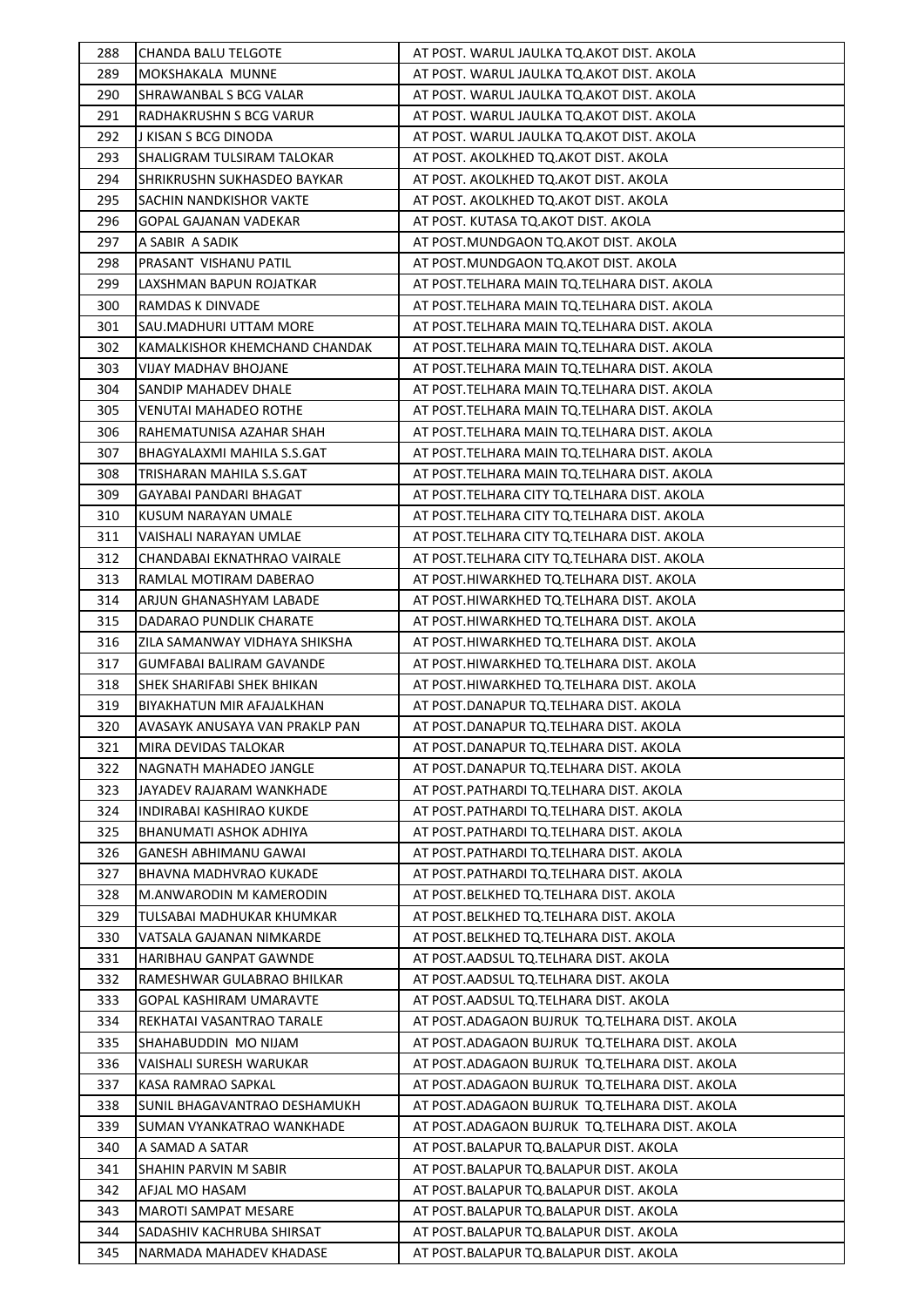| 346        | NANDKISHOR TRYABAK GHORAD                   | AT POST. BALAPUR TQ. BALAPUR DIST. AKOLA                                             |
|------------|---------------------------------------------|--------------------------------------------------------------------------------------|
| 347        | GOPAL MAHADEV LABHANE                       | AT POST.BALAPUR TQ.BALAPUR DIST. AKOLA                                               |
| 348        | HEAD MASTER SMT DHANABAI VIDYA              | AT POST.BALAPUR TQ.BALAPUR DIST. AKOLA                                               |
| 349        | VISHVU RAMBHAU PATIL                        | AT POST.URAL TQ.BALAPUR DIST. AKOLA                                                  |
| 350        | DYANDEV DEVRAO PATOKAR                      | AT POST.URAL TQ.BALAPUR DIST. AKOLA                                                  |
| 351        | DEVIDAS DEVMAN NIKHADE                      | AT POST.URAL TQ.BALAPUR DIST. AKOLA                                                  |
| 352        | JAGDISH VISHABHAR PATHRKAR                  | AT POST.URAL TQ.BALAPUR DIST. AKOLA                                                  |
| 353        | MURLIDHAR BHIKAJI LABDE                     | AT POST.URAL TQ.BALAPUR DIST. AKOLA                                                  |
| 354        | CHANDRABHAGA AMRUTA MANKAR                  | AT POST.WADEGAON TQ.BALAPUR DIST. AKOLA                                              |
| 355        | PUNDLIK KISAN GAVAI                         | AT POST. WADEGAON TO. BALAPUR DIST. AKOLA                                            |
| 356        | M.IRFAN M.HARUN                             | AT POST.WADEGAON TQ.BALAPUR DIST. AKOLA                                              |
| 357        | KAILAS KISAN GANGANE                        | AT POST. WADEGAON TO. BALAPUR DIST. AKOLA                                            |
| 358        | MOHANA LALA TAYADE                          | AT POST. WADEGAON TQ. BALAPUR DIST. AKOLA                                            |
| 359        | MO ATAULLA A GAPHUR                         | AT POST. WADEGAON TO. BALAPUR DIST. AKOLA                                            |
| 360        | CHANDRAPRABHA V DESHAMUKH                   | AT POST.NIMBA TQ.BALAPUR DIST. AKOLA                                                 |
| 361        | GAJANAN TULASHIRAM DEVULAKAR                | AT POST.NIMBA TQ.BALAPUR DIST. AKOLA                                                 |
| 362        | AMRAPALI S B G SAGAD                        | AT POST.NIMBA TQ.BALAPUR DIST. AKOLA                                                 |
| 363        | S HUSEN S BHIKAN PARAS                      | AT POST.PARAS TQ.BALAPUR DIST. AKOLA                                                 |
| 364        | BADRUNISA BEGAM MO PHAYAJ                   | AT POST.PARAS TQ.BALAPUR DIST. AKOLA                                                 |
| 365        | AATMARAM KADTAJI TATHOD                     | AT POST.PARAS TQ.BALAPUR DIST. AKOLA                                                 |
| 366        | KAMINABAI KASHIRAM LANDE                    | AT POST.PARAS TQ.BALAPUR DIST. AKOLA                                                 |
| 367        | SAI RASUL SAI AKABAR                        | AT POST.PARAS TQ.BALAPUR DIST. AKOLA                                                 |
| 368        | GOPAL RATIRAM KOLI                          | AT POST.PARAS TQ.BALAPUR DIST. AKOLA                                                 |
| 369        | HARTALIKA DENKAR METANGE                    | AT POST.PARAS TQ.BALAPUR DIST. AKOLA                                                 |
| 370        | SUNITA NARENDRA ANASANE                     | AT POST.HATRUN TQ.BALAPUR DIST. AKOLA                                                |
| 371        | DINKAR BHIMRAO LAWHALE                      | AT POST.HATRUN TQ.BALAPUR DIST. AKOLA                                                |
| 372        | <b>SUMAN VASUDEV BHATKAR</b>                | AT POST.HATRUN TQ.BALAPUR DIST. AKOLA                                                |
| 373        | SANTKRUPA JAVABADARI SWAY SAH               | AT POST.HATRUN TQ.BALAPUR DIST. AKOLA                                                |
| 374        | VIJAY RAMKRUSHNA AALSE                      | AT POST. VYALA TQ. BALAPUR DIST. AKOLA                                               |
| 375        | SATISH RAGHUNATH MHAISNE                    | AT POST.VYALA TQ.BALAPUR DIST. AKOLA                                                 |
| 376        | PRIN BHAUSAHEB TIRUK JU COLL                | AT POST.VYALA TQ.BALAPUR DIST. AKOLA                                                 |
| 377        | JAYSRERAM PANDURANG GULDE                   | AT POST.PATUR TQ.PATUR DIST. AKOLA                                                   |
| 378        | <b>GOPAL SHALIGRAM GAWANDE</b>              | AT POST. PATUR TO. PATUR DIST. AKOLA                                                 |
| 379        | GOVIND HARICHANDRA KANDE                    | AT POST. PATUR TQ. PATUR DIST. AKOLA                                                 |
| 380        | JAGDISH NANA PATIL                          | AT POST.PATUR TO.PATUR DIST. AKOLA                                                   |
| 381        | MANOHAR DATTATRAY BOCHARE                   | AT POST. PATUR TQ. PATUR DIST. AKOLA                                                 |
| 382        | SANTOSH TEJRAO MURUMKAR                     | AT POST. PATUR TQ. PATUR DIST. AKOLA                                                 |
| 383        | MAHADEO UTTAMRAO BAGAT                      | AT POST. PATUR TQ. PATUR DIST. AKOLA                                                 |
| 384        | CHANDRAKANT C BOLE                          | AT POST. PATUR TQ. PATUR DIST. AKOLA                                                 |
| 385        | GAYABAI SAKHARAM SHEGAR                     | AT POST. PATUR TQ. PATUR DIST. AKOLA                                                 |
| 386        | MU.Z.P.SCHOOL.AGIKHED                       | AT POST. PATUR TQ. PATUR DIST. AKOLA                                                 |
| 387        | PARVATI BHAGVAN RATHOD                      | AT POST.CHANNI TQ.PATUR DIST. AKOLA                                                  |
| 388        | KAUSALYABAI SUKHDEV KAKDE                   | AT POST.CHANNI TQ.PATUR DIST. AKOLA                                                  |
| 389        | SK BIRAM FAKIR MHD                          | AT POST.CHANNI TQ.PATUR DIST. AKOLA                                                  |
| 390        | <b>GANGA BHAGWAN JADHAO</b>                 | AT POST.CHANNI TQ.PATUR DIST. AKOLA                                                  |
| 391        | PRALHAD SITARAM NAGORLKAR                   | AT POST.CHANNI TQ.PATUR DIST. AKOLA                                                  |
| 392        | SADASHIV NAMDEV WANKHADE                    | AT POST.CHANNI TQ.PATUR DIST. AKOLA                                                  |
| 393        | SHE SATTAR SHE NIJAMODDIN                   | AT POST.CHANNI TQ.PATUR DIST. AKOLA                                                  |
| 394        | MANDA MANIKRAO DONGE                        | AT POST.ALEGAON TO.PATUR DIST. AKOLA                                                 |
| 395        | SHILA GAJANAN TAYADE                        | AT POST.ALEGAON TQ.PATUR DIST. AKOLA                                                 |
|            |                                             |                                                                                      |
| 396<br>397 | KAVERABAI GOVIND DEVKATE<br>SANJAY Y INGALE | AT POST.ALEGAON TQ.PATUR DIST. AKOLA<br>AT POST.ALEGAON TO.PATUR DIST. AKOLA         |
| 398        | MEERABAI JAGDEO LAHAMAGE                    | AT POST.ALEGAON TQ.PATUR DIST. AKOLA                                                 |
| 399        | <b>GANPAT BHIMRAO TELGOTE</b>               |                                                                                      |
| 400        | SANTOSH TEJRAO MANE                         | AT POST.ALEGAON TQ.PATUR DIST. AKOLA                                                 |
| 401        | PRABHAKAR SAMPAT MAHALLE                    | AT POST.VIWARA BHABULGAON TQ.PATUR DIST. AKOLA<br>AT POST.SASTI TQ.PATUR DIST. AKOLA |
| 402        | ATMARAM SITARAM LASURKAR                    | AT POST.SASTI TQ.PATUR DIST. AKOLA                                                   |
| 403        | PRAKASH RAMKRUSHNA MORE                     | AT POST.SASTI TQ.PATUR DIST. AKOLA                                                   |
|            |                                             |                                                                                      |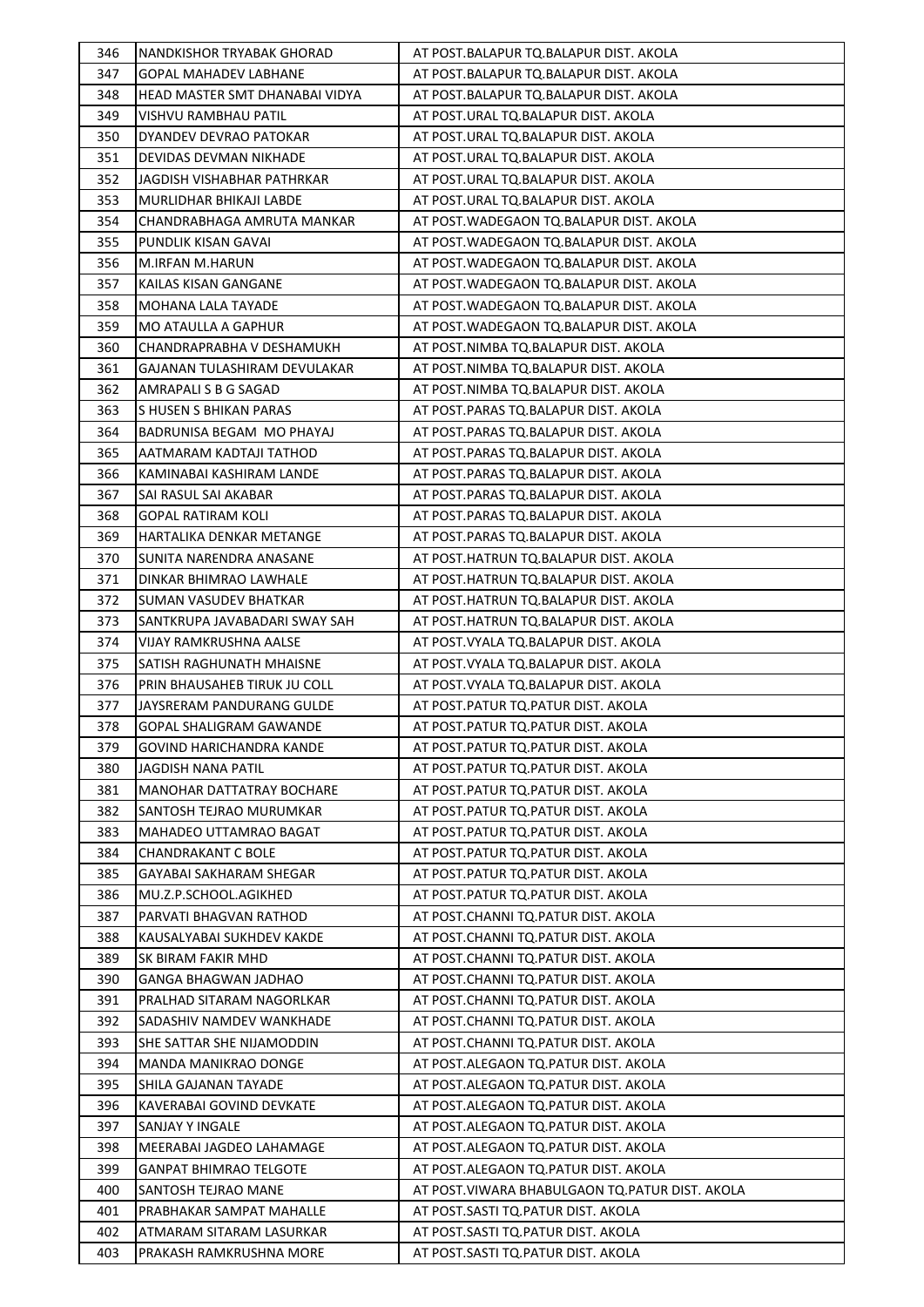| 404 | <b>MANOHAR MOTIRAM RAUT</b>    | AT POST.MURTIZAPUR MAIN TQ.MURTIZAPUR DIST. AKOLA          |
|-----|--------------------------------|------------------------------------------------------------|
| 405 | KASHIRAO ZABUJI SARODE         | AT POST.MURTIZAPUR MAIN TQ.MURTIZAPUR DIST. AKOLA          |
| 406 | TULSHIRAM PURNAJI TAMBADE      | AT POST. MURTIZAPUR MAIN TO. MURTIZAPUR DIST. AKOLA        |
| 407 | <b>MANIK SHANKAR BORKAR</b>    | AT POST. MURTIZAPUR MAIN TO. MURTIZAPUR DIST. AKOLA        |
| 408 | SHIVRAM SAKHA KULHADE          | AT POST. MURTIZAPUR MAIN TO. MURTIZAPUR DIST. AKOLA        |
| 409 | SURESH VISHVNATH THOMBRE       | AT POST.MURTIZAPUR MAIN TO.MURTIZAPUR DIST. AKOLA          |
| 410 | NARENDRA KISANLAL REVATAKAR    | AT POST. MURTIZAPUR MAIN TO. MURTIZAPUR DIST. AKOLA        |
| 411 | KHUSHAL JAGATRAM MAHLE         | AT POST.MURTIZAPUR MAIN TQ.MURTIZAPUR DIST. AKOLA          |
| 412 | NASIMODHIN MINAJODHIM          | AT POST. MURTIZAPUR MAIN TO. MURTIZAPUR DIST. AKOLA        |
| 413 | DARKABAI SHANKAR KHARBADKAR    | AT POST. MURTIZAPUR MAIN TO. MURTIZAPUR DIST. AKOLA        |
| 414 | DEVANAND PANJABRAO DHOKNE      | AT POST. MURTIZAPUR MAIN TO. MURTIZAPUR DIST. AKOLA        |
| 415 | RAVINDRA MANIKRAO RATHOD       | AT POST.MURTIZAPUR MAIN TQ.MURTIZAPUR DIST. AKOLA          |
| 416 | KAVITA RAMKRUSHNA KOLHALE      | AT POST. MURTIZAPUR MAIN TO. MURTIZAPUR DIST. AKOLA        |
| 417 | VAHIDABI YAKUB                 | AT POST. MURTIZAPUR MAIN TO. MURTIZAPUR DIST. AKOLA        |
| 418 | DAMU RAMCHANDRA VARKHADE       | AT POST. MURTIZAPUR MAIN TO. MURTIZAPUR DIST. AKOLA        |
| 419 | RAJESH VISHVANATH TAYDE        | AT POST. MURTIZAPUR MAIN TO. MURTIZAPUR DIST. AKOLA        |
| 420 | SHYAMRAO APPA PAWAR            | AT POST.MURTIZAPUR MAIN TQ.MURTIZAPUR DIST. AKOLA          |
| 421 | CHANDRAKALA BALU TAMBE         | AT POST. MURTIZAPUR MAIN TO. MURTIZAPUR DIST. AKOLA        |
| 422 | SHIMA RAMRAO CHAVAN            | AT POST. MURTIZAPUR MAIN TO. MURTIZAPUR DIST. AKOLA        |
| 423 | ANUSAYA GOMAJI TAYADE          | AT POST.MURTIZAPUR MAIN TQ.MURTIZAPUR DIST. AKOLA          |
| 424 | GRAMPANCHAYAT RAJNAPUR KHIN.   | AT POST.MURTIZAPUR MAIN TQ.MURTIZAPUR DIST. AKOLA          |
| 425 | SHINDHUBAI VASANT JANAK        | AT POST. MURTIZAPUR MAIN TO. MURTIZAPUR DIST. AKOLA        |
| 426 | SAHADEV KISAN CHINCHOLKAR      | AT POST. MURTIZAPUR MARKET YARD TO. MURTIZAPUR DIST. AKOLA |
| 427 | MADHUKAR SHYAMRAO GHOGARE      | AT POST.MURTIZAPUR MARKET YARD TQ.MURTIZAPUR DIST. AKOLA   |
| 428 | <b>BHIMRAO AVDHUT WANKHADE</b> | AT POST. MURTIZAPUR MARKET YARD TO. MURTIZAPUR DIST. AKOLA |
| 429 | HARISHCHANDRA PANDURANG DHARPA | AT POST. MURTIZAPUR MARKET YARD TO. MURTIZAPUR DIST. AKOLA |
| 430 | PUSHPABAI NAMDEVRAO MOHOD      | AT POST. MURTIZAPUR MARKET YARD TO. MURTIZAPUR DIST. AKOLA |
| 431 | SANGIT PRABHAKAR BONDE         | AT POST. MURTIZAPUR MARKET YARD TO. MURTIZAPUR DIST. AKOLA |
| 432 | UTTAM BABAN KHANDEKAR          | AT POST. MURTIZAPUR MARKET YARD TO. MURTIZAPUR DIST. AKOLA |
| 433 | SUMITRA TUKARAM SARODE         | AT POST. MURTIZAPUR MARKET YARD TO. MURTIZAPUR DIST. AKOLA |
| 434 | MUKESH ISHWARLAL SURYWANSHI    | AT POST. MURTIZAPUR MARKET YARD TO. MURTIZAPUR DIST. AKOLA |
| 435 | PRAKASH RAMHARI WANKADE        | AT POST. MURTIZAPUR CITY TO. MURTIZAPUR DIST. AKOLA        |
| 436 | PALLAVI RAMESH WANKHADE APAK R | AT POST. MURTIZAPUR CITY TO. MURTIZAPUR DIST. AKOLA        |
| 437 | CHUNNILAL NAGORAO SHINDE       | AT POST. MURTIZAPUR CITY TQ. MURTIZAPUR DIST. AKOLA        |
| 438 | RAMA NAGO SHINDE               | AT POST. MURTIZAPUR CITY TO. MURTIZAPUR DIST. AKOLA        |
| 439 | AHILLYABAI MA. B.G. MZR        | AT POST. MURTIZAPUR CITY TO. MURTIZAPUR DIST. AKOLA        |
| 440 | SUKAHDEV BALIRAM WAGMARE       | AT POST. MANA TQ. MURTIZAPUR DIST. AKOLA                   |
| 441 | SHANKAR GULAB BURGHATE         | AT POST. MANA TQ. MURTIZAPUR DIST. AKOLA                   |
| 442 | S NASIR S USMAN                | AT POST. MANA TQ. MURTIZAPUR DIST. AKOLA                   |
| 443 | HARIKRUSHNA KHUSHALRAO SAWALE  | AT POST. MANA TQ. MURTIZAPUR DIST. AKOLA                   |
| 444 | INDUBAI RAMKRUSHAN MULE        | AT POST. MANA TQ. MURTIZAPUR DIST. AKOLA                   |
| 445 | MOTIRAM PANDURANGJI KORDE      | AT POST.MANA TQ.MURTIZAPUR DIST. AKOLA                     |
| 446 | RAAUFKHA ESMAMKHA KHAN         | AT POST. MANA TQ. MURTIZAPUR DIST. AKOLA                   |
| 447 | ASHOK RAMRATAN JAISWAL         | AT POST.MANA TQ.MURTIZAPUR DIST. AKOLA                     |
| 448 | AJMALKHA IMAM KHA              | AT POST.MANA TQ.MURTIZAPUR DIST. AKOLA                     |
| 449 | KAJI FAJILLODIN A KUDDRS       | AT POST.MANA TQ.MURTIZAPUR DIST. AKOLA                     |
| 450 | NIRANJAN YESHVANT KIRDAK       | AT POST. MANA TQ. MURTIZAPUR DIST. AKOLA                   |
| 451 | BHULABAI KELAJI GHATE          | AT POST. MANA TQ. MURTIZAPUR DIST. AKOLA                   |
| 452 | DNYANESHWAR RAMUJI AVAGHAD     | AT POST. MANA TQ. MURTIZAPUR DIST. AKOLA                   |
| 453 | SANTOSH OMPRAKASH WANKHADE     | AT POST.MANA TQ.MURTIZAPUR DIST. AKOLA                     |
| 454 | A.NASIR A. BASHIR              | AT POST.MANA TQ.MURTIZAPUR DIST. AKOLA                     |
| 455 | GANESH VITTHAL MESHRAM         | AT POST. MANA TQ. MURTIZAPUR DIST. AKOLA                   |
| 456 | AKILABEE J SARDAR KHAN         | AT POST. MANA TQ. MURTIZAPUR DIST. AKOLA                   |
| 457 | SARDAR KHAN KARIM KHAN         | AT POST. MANA TQ. MURTIZAPUR DIST. AKOLA                   |
| 458 | SHAGUPT PARVIN M PARVEJ        | AT POST. MANA TQ. MURTIZAPUR DIST. AKOLA                   |
| 459 | MO.JUNED MO. MUJMIL            | AT POST. MANA TQ. MURTIZAPUR DIST. AKOLA                   |
| 460 | SARASVATABAI RAMCHANDRA KHADSE | AT POST. MANA TQ. MURTIZAPUR DIST. AKOLA                   |
| 461 | PRAKASH DIGABBAR KHANDARE      | AT POST. MANA TQ. MURTIZAPUR DIST. AKOLA                   |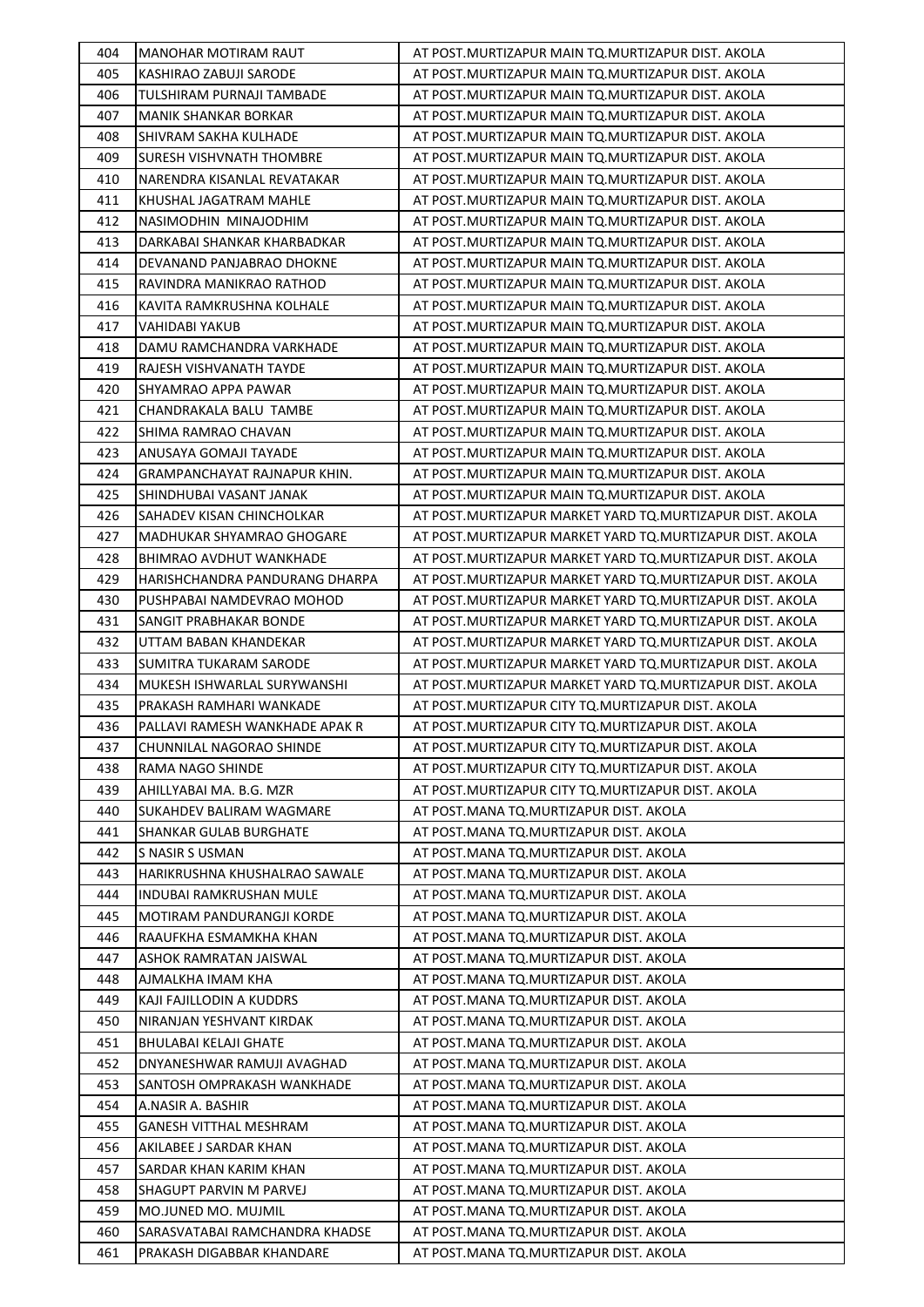| 462        | SARSAVATI DEVIDAS TAYADE                         | AT POST.KURUM TQ.MURTIZAPUR DIST. AKOLA                                                                      |
|------------|--------------------------------------------------|--------------------------------------------------------------------------------------------------------------|
| 463        | AYASKHAN VISALKHA KHAN                           | AT POST.KURUM TQ.MURTIZAPUR DIST. AKOLA                                                                      |
| 464        | GOPAL RAMBHAU PENDHE                             | AT POST.KURUM TQ.MURTIZAPUR DIST. AKOLA                                                                      |
| 465        | AKASH ASHOK MAHURE                               | AT POST.KURUM TQ.MURTIZAPUR DIST. AKOLA                                                                      |
| 466        | NASIRSHAH LATIPSHAH                              | AT POST.KURUM TQ.MURTIZAPUR DIST. AKOLA                                                                      |
| 467        | ISMAILSHAH DIVAN TUKADUSHA NAB                   | AT POST.KURUM TQ.MURTIZAPUR DIST. AKOLA                                                                      |
| 468        | BHARTI AMBADAS GAMTIRE                           | AT POST.KURUM TQ.MURTIZAPUR DIST. AKOLA                                                                      |
| 469        | MADHUKAR KISAN MANVAR                            | AT POST.KARANJA MAIN.TQ.KARANJA DIST. WASHIM                                                                 |
| 470        | VARSHA MAHADEV UIKE                              | AT POST.KARANJA MAIN.TQ.KARANJA DIST. WASHIM                                                                 |
| 471        | <b>GANESH VASANTRAO KALE</b>                     | AT POST.KARANJA MAIN.TQ.KARANJA DIST. WASHIM                                                                 |
| 472        | MOTIRAM NARAYAN GAYKWAD                          | AT POST.KARANJA MAIN.TQ.KARANJA DIST. WASHIM                                                                 |
| 473        | NAGASHEN S KATAKE                                | AT POST.KARANJA MAIN.TQ.KARANJA DIST. WASHIM                                                                 |
| 474        | SAI SATTAR SAI YUSUF                             | AT POST.KARANJA MAIN.TQ.KARANJA DIST. WASHIM                                                                 |
| 475        | JAGAT MOTIRAMJI SABLE                            | AT POST.KARANJA MAIN.TQ.KARANJA DIST. WASHIM                                                                 |
| 476        | PRANITA MOHAN LANJEVAR                           | AT POST.KARANJA MAIN.TQ.KARANJA DIST. WASHIM                                                                 |
| 477        | DHIRAJ BALU THOMBARE                             | AT POST.KARANJA MAIN.TQ.KARANJA DIST. WASHIM                                                                 |
| 478        | PRIYADARSHANISW.SH.BA.GATKOBI                    | AT POST.KARANJA MAIN.TQ.KARANJA DIST. WASHIM                                                                 |
| 479        | EKTA SHETKARI BACHAT GAT ANAI                    | AT POST.KARANJA MAIN.TQ.KARANJA DIST. WASHIM                                                                 |
| 480        | DURYUDHAN DEBUJI INDURE                          | AT POST.KARANJA CITY.TQ.KARANJA DIST. WASHIM                                                                 |
| 481        | RAHUL DHARMARAJ MAHATME                          | AT POST.KARANJA CITY.TQ.KARANJA DIST. WASHIM                                                                 |
| 482        | ARUNA SUNDARSA GULALKARI                         | AT POST.KARANJA CITY.TQ.KARANJA DIST. WASHIM                                                                 |
| 483        | VAHANAK SAMITI KAMATHA                           | AT POST.KAMARGAON .TQ.KARANJA DIST. WASHIM                                                                   |
| 484        | PRAMOD K GUDADE                                  | AT POST.KAMARGAON .TQ.KARANJA DIST. WASHIM                                                                   |
| 485        | CHADRAKALA RAMKRUSHAN UPADHYE                    | AT POST.KAMARGAON .TQ.KARANJA DIST. WASHIM                                                                   |
| 486        | DILIP MAHADEV RAUT                               | AT POST.KAMARGAON .TQ.KARANJA DIST. WASHIM                                                                   |
| 487        | DINKAR BHINDE                                    | AT POST.KAMARGAON .TQ.KARANJA DIST. WASHIM                                                                   |
| 488        | BALKRUSHN G BHAGAT                               | AT POST.KAMARGAON .TQ.KARANJA DIST. WASHIM                                                                   |
| 489        | RAJENDRA PANDURAG UBALE                          | AT POST.KAMARGAON .TQ.KARANJA DIST. WASHIM                                                                   |
| 490        | AB. HAFIJ AB. MAJID                              | AT POST.KAMARGAON .TQ.KARANJA DIST. WASHIM                                                                   |
|            |                                                  |                                                                                                              |
| 491        | SALIMKHA MUJAHITKHA                              | AT POST.KAMARGAON .TQ.KARANJA DIST. WASHIM                                                                   |
| 492        | MAHENDRA SHESHRAO WANKHADE                       | AT POST.KAMARGAON .TQ.KARANJA DIST. WASHIM                                                                   |
| 493        | RAJU SHANKARRAO CHAVAN                           | AT POST.UMBARDA BAZAR .TQ.KARANJA DIST. WASHIM                                                               |
| 494        | SHAMRAO AMRUTAJI NAVARE                          | AT POST.DHANAJ BU .TQ.KARANJA DIST. WASHIM                                                                   |
| 495        | DUKA JHAMBUJI KHIRADE                            | AT POST. DHANAJ BU .TQ. KARANJA DIST. WASHIM                                                                 |
| 496        | SAYRABI SHEKH HAMID                              | AT POST.DHANAJ BU .TQ.KARANJA DIST. WASHIM                                                                   |
| 497        | RAJIKA SHE MAJJIT                                | AT POST.DHANAJ BU .TQ.KARANJA DIST. WASHIM                                                                   |
| 498        | AKASH SHANKAR MOHOKAR                            | AT POST.DHANAJ BU .TQ.KARANJA DIST. WASHIM                                                                   |
| 499        | SANTOSH MANIRAM JADHAV                           | AT POST.MANBHA .TQ.KARANJA DIST. WASHIM                                                                      |
| 500        | <b>BASHIRODIN SHAMSHODIN</b>                     | AT POST.MANBHA .TQ.KARANJA DIST. WASHIM                                                                      |
| 501        | BAHODDIN SHER MOHAMAD                            | AT POST KAJLESHWAR .TQ.KARANJA DIST. WASHIM                                                                  |
| 502        | PANDIT TUKARAM THAKRE                            | AT POST.MANGRULPIR MAIN .TQ MANGRULPIR DIST. WASHIM                                                          |
| 503        | MOTIRAM DAWJI BNHOYAR                            | AT POST. MANGRULPIR MAIN .TQ MANGRULPIR DIST. WASHIM                                                         |
| 504        | VASRAM LOKA JADHAV                               | AT POST. MANGRULPIR MAIN .TQ MANGRULPIR DIST. WASHIM                                                         |
| 505        | YAMUNABAI DATTA GAWALE                           | AT POST. MANGRULPIR MAIN .TQ MANGRULPIR DIST. WASHIM                                                         |
| 506        | UJWAL P RAUT                                     | AT POST.MANGRULPIR MAIN .TQ MANGRULPIR DIST. WASHIM                                                          |
| 507        | SHRIRAM NARAYANJI RAUT                           | AT POST. MANGRULPIR MAIN .TQ MANGRULPIR DIST. WASHIM                                                         |
| 508        | WAMAN R PADGHAN                                  | AT POST. MANGRULPIR MAIN .TQ MANGRULPIR DIST. WASHIM                                                         |
| 509        | ZINNIBAI BANSHERAM PAVAR                         | AT POST. MANGRULPIR MAIN .TQ MANGRULPIR DIST. WASHIM                                                         |
| 510        | TALAT TABASSUM MAJIT KHAN                        | AT POST. MANGRULPIR MAIN .TQ MANGRULPIR DIST. WASHIM                                                         |
| 511        | PURUSHOTAM HARIBHAU INGOLE                       | AT POST.MANGRULPIR MAIN .TQ MANGRULPIR DIST. WASHIM                                                          |
| 512        | SIMABAI PITA SANTOSH CHAUHAN                     | AT POST.MANGRULPIR MAIN .TQ MANGRULPIR DIST. WASHIM                                                          |
| 513        | SUMITRA VIKAS ADE                                | AT POST. MANGRULPIR MAIN .TQ MANGRULPIR DIST. WASHIM                                                         |
| 514        | GAJANAN JANARDHAN CHARKHOD                       | AT POST.MANGRULPIR MAIN .TQ MANGRULPIR DIST. WASHIM                                                          |
| 515        | SAVITRIBAI DHANNUSING RATHOD                     | AT POST. MANGRULPIR MAIN .TQ MANGRULPIR DIST. WASHIM                                                         |
| 516        | UDHAV NIRUTTI GULDE                              | AT POST. MANGRULPIR MAIN .TQ MANGRULPIR DIST. WASHIM                                                         |
| 517        | VARSHA VINODRAO LAHE                             | AT POST. MANGRULPIR MAIN .TQ MANGRULPIR DIST. WASHIM                                                         |
| 518<br>519 | BABITA V RAJESH PAWAR<br>SANTOSH GOVINDA PAIKRAO | AT POST. MANGRULPIR MAIN .TQ MANGRULPIR DIST. WASHIM<br>AT POST. MANGRULPIR MAIN .TQ MANGRULPIR DIST. WASHIM |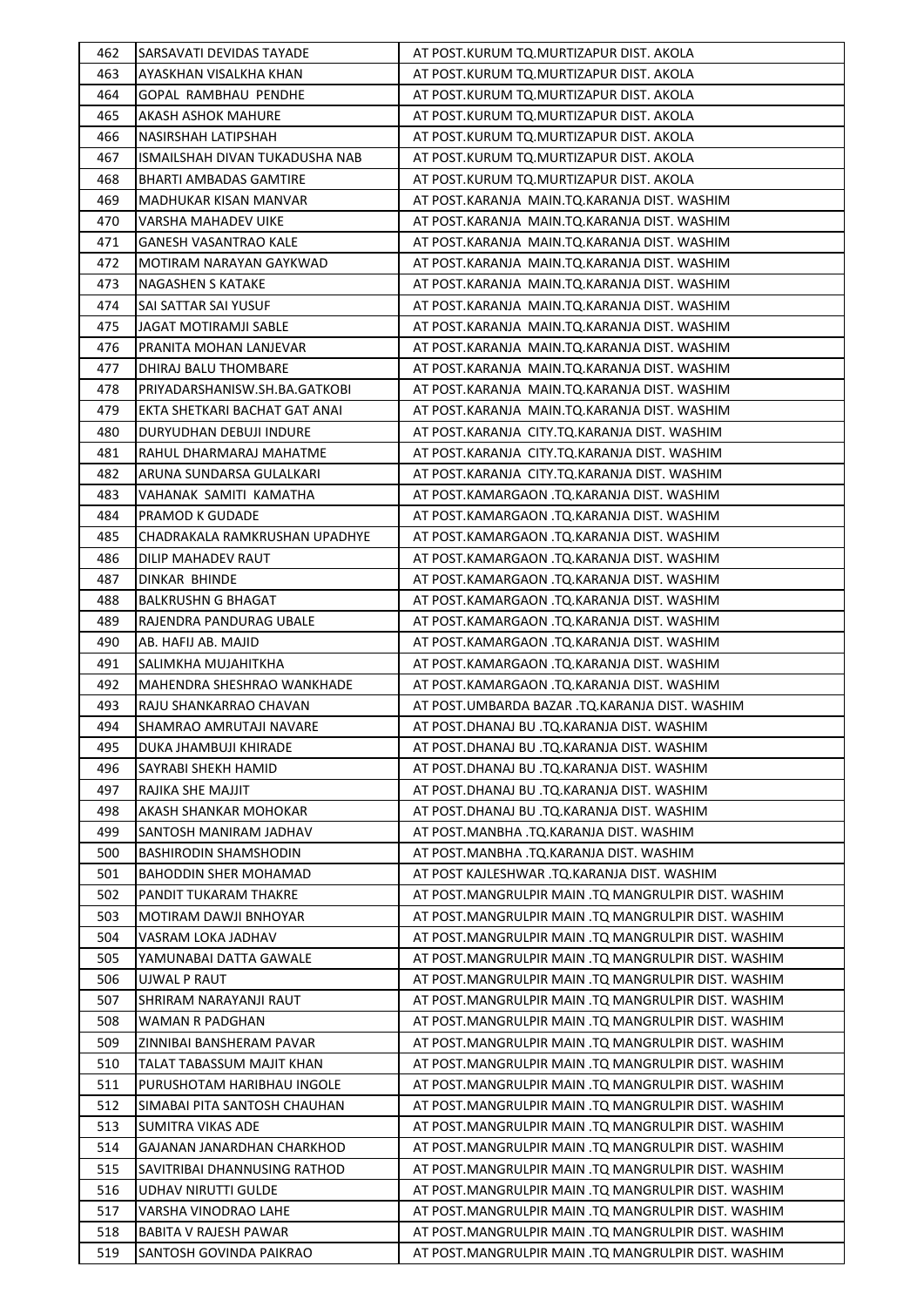| 520 | TULASHIDAS SHANKAR DHONGADE    | AT POST. MANGRULPIR MAIN .TQ MANGRULPIR DIST. WASHIM  |
|-----|--------------------------------|-------------------------------------------------------|
| 521 | ARVIND MOTIRAM MANVAR          | AT POST.MANGRULPIR CITY .TO MANGRULPIR DIST. WASHIM   |
| 522 | VITTHAL NARAYAN VYAVHARE       | AT POST. MANGRULPIR CITY .TQ MANGRULPIR DIST. WASHIM  |
| 523 | SANJIV NAMDEORAO PANDE         | AT POST. MANGRULPIR CITY . TQ MANGRULPIR DIST. WASHIM |
| 524 | SUMITRA BHAURAO RATHOD         | AT POST. MANGRULPIR CITY . TQ MANGRULPIR DIST. WASHIM |
| 525 | FARUKH AHMAD JAHUR AHMAD       | AT POST. MANGRULPIR CITY .TQ MANGRULPIR DIST. WASHIM  |
| 526 | HEAD MASTER M.M.SHEKH URDU PRI | AT POST.MANGRULPIR CITY .TQ MANGRULPIR DIST. WASHIM   |
| 527 | KASHIRAM LAKSHMAN RAUT         | AT POST. SHELU BAZAR . TQ MANGRULPIR DIST. WASHIM     |
| 528 | DEVMAN RAMCHANDRA YEVALE       | AT POST.SHELU BAZAR .TQ MANGRULPIR DIST. WASHIM       |
| 529 | MOTIRAM VIRUJI PARNDE          | AT POST. SHELU BAZAR . TQ MANGRULPIR DIST. WASHIM     |
| 530 | RAMESH UDEBHAN MANVAR          | AT POST. SHELU BAZAR . TQ MANGRULPIR DIST. WASHIM     |
| 531 | SANJIWANI B DESHMUKH           | AT POST. SHELU BAZAR . TQ MANGRULPIR DIST. WASHIM     |
| 532 | SIDDHARTH D KHADE              | AT POST. SHELU BAZAR .TQ MANGRULPIR DIST. WASHIM      |
| 533 | <b>MAHADEV S INGOLE</b>        | AT POST. SHELU BAZAR .TQ MANGRULPIR DIST. WASHIM      |
| 534 | JALILKHA SUMANKHA              | AT POST. SHELU BAZAR .TQ MANGRULPIR DIST. WASHIM      |
| 535 | KIRAN WASUDEO WARATHE          | AT POST.SHELU BAZAR .TQ MANGRULPIR DIST. WASHIM       |
| 536 | ASHOK JIVANDHAR JGADEKAR       | AT POST.SHELU BAZAR .TQ MANGRULPIR DIST. WASHIM       |
| 537 | INDIRA GANDHI MAHILA BA GAT    | AT POST. SHELU BAZAR .TQ MANGRULPIR DIST. WASHIM      |
| 538 | SHENGABAI DASHARATH INGOLE     | AT POST. WANOJA .TQ MANGRULPIR DIST. WASHIM           |
| 539 | VATSALA AMBADAS PAWAR          | AT POST.WANOJA .TQ MANGRULPIR DIST. WASHIM            |
| 540 | KOLARAM GANPAT SAWLE           | AT POST.WANOJA .TQ MANGRULPIR DIST. WASHIM            |
| 541 | AATMARAM MADHAV CHARKHOD       | AT POST.DHANORA .TQ MANGRULPIR DIST. WASHIM           |
| 542 | KESHAV DEVBAJI MASANKAR        | AT POST.DHANORA .TQ MANGRULPIR DIST. WASHIM           |
| 543 | NARESH VASRAM RATHOD           | AT POST.DHANORA .TQ MANGRULPIR DIST. WASHIM           |
| 544 | SUBHASH BHIKA AADE             | AT POST.DHANORA .TQ MANGRULPIR DIST. WASHIM           |
| 545 | NARAYAN SURYABHAN ROKADE       | AT POST.DHANORA .TQ MANGRULPIR DIST. WASHIM           |
| 546 | SUNITA PARASHARAM VARKAD       | AT POST.DHANORA .TQ MANGRULPIR DIST. WASHIM           |
| 547 | DIPAK KASHIRAM SHINDE          | AT POST.DHANORA .TQ MANGRULPIR DIST. WASHIM           |
| 548 | <b>PANDIT S KENDRE</b>         | AT POST.DHANORA .TQ MANGRULPIR DIST. WASHIM           |
| 549 | DATTATRYA NARAYAN MANGE        | AT POST.MANORA .TQ MANORA DIST. WASHIM                |
| 550 | PANDURANG VITHOBA THAKARE      | AT POST.MANORA .TQ MANORA DIST. WASHIM                |
| 551 | KISHAN MOTIRAM JADHAO          | AT POST. MANORA .TQ MANORA DIST. WASHIM               |
| 552 | DEVIDASH PARSHRAM RATHOD       | AT POST.MANORA .TQ MANORA DIST. WASHIM                |
| 553 | MOTIRAM PURAYA RATHOD          | AT POST.MANORA .TQ MANORA DIST. WASHIM                |
| 554 | SANJAY BHIKU CHAVHAN           | AT POST.MANORA .TO MANORA DIST. WASHIM                |
| 555 | VISHNU SHRIRAMJI THAKARE       | AT POST.MANORA .TQ MANORA DIST. WASHIM                |
| 556 | SUNIL DEVIDAS RATHOD           | AT POST.MANORA .TQ MANORA DIST. WASHIM                |
| 557 | SHAMRAO DHANU CHAUHAN          | AT POST.MANORA .TQ MANORA DIST. WASHIM                |
| 558 | ANIRUD SHRIKRUSHNA MUDHALKAR   | AT POST. MANORA .TQ MANORA DIST. WASHIM               |
| 559 | KISHOR DHUDHARAM CHAVHAN       | AT POST.MANORA .TQ MANORA DIST. WASHIM                |
| 560 | SANTOSH GOPICHAND PAWAR        | AT POST.MANORA .TQ MANORA DIST. WASHIM                |
| 561 | HARIDAS TULSHIRAM UPADHYE      | AT POST.MANORA .TQ MANORA DIST. WASHIM                |
| 562 | SAGUNATAI NANDU GODAMLE        | AT POST. MANORA .TQ MANORA DIST. WASHIM               |
| 563 | PRESIDENT & H.M. MATOSHRI SHEV | AT POST.MANORA .TQ MANORA DIST. WASHIM                |
| 564 | HEMANTKUMAR RAMBHAU BHAGAT     | AT POST.MANORA .TQ MANORA DIST. WASHIM                |
| 565 | NITA CHARAN AADE               | AT POST.MANORA .TQ MANORA DIST. WASHIM                |
| 566 | PYARELAL JANOO CHAWAN          | AT POST.MANORA .TQ MANORA DIST. WASHIM                |
| 567 | JAY AMBE SAMUHIK GAT           | AT POST.MANORA .TQ MANORA DIST. WASHIM                |
| 568 | JAY MUGSAJI SAMUHIK GAT        | AT POST.MANORA .TQ MANORA DIST. WASHIM                |
| 569 | KISHOR RAMHARI PAWAR           | AT POST.MANORA .TQ MANORA DIST. WASHIM                |
| 570 | SHESHRAO ATMARAM RATHOD        | AT POST.MANORA .TQ MANORA DIST. WASHIM                |
| 571 | HASINA GAFFAR KHAN             | AT POST.MANORA .TQ MANORA DIST. WASHIM                |
| 572 | ANUSAYA SANJAY CHAVHAN         | AT POST.MANORA .TQ MANORA DIST. WASHIM                |
| 573 | UMESH VISHVANATH TAYADE        | AT POST.MANORA .TQ MANORA DIST. WASHIM                |
| 574 | JAY JAITALAL SAMUHIK GAT       | AT POST.MANORA .TQ MANORA DIST. WASHIM                |
| 575 | JAY SAMKIMATA SAMUHIK GAT      | AT POST.MANORA .TQ MANORA DIST. WASHIM                |
| 576 | SOMANAHTMAHARAJ SAMUHIK GAT    | AT POST. MANORA .TQ MANORA DIST. WASHIM               |
| 577 | JAY BAJRANG SAMUH GAT GADEGAON | AT POST.MANORA .TQ MANORA DIST. WASHIM                |
|     |                                |                                                       |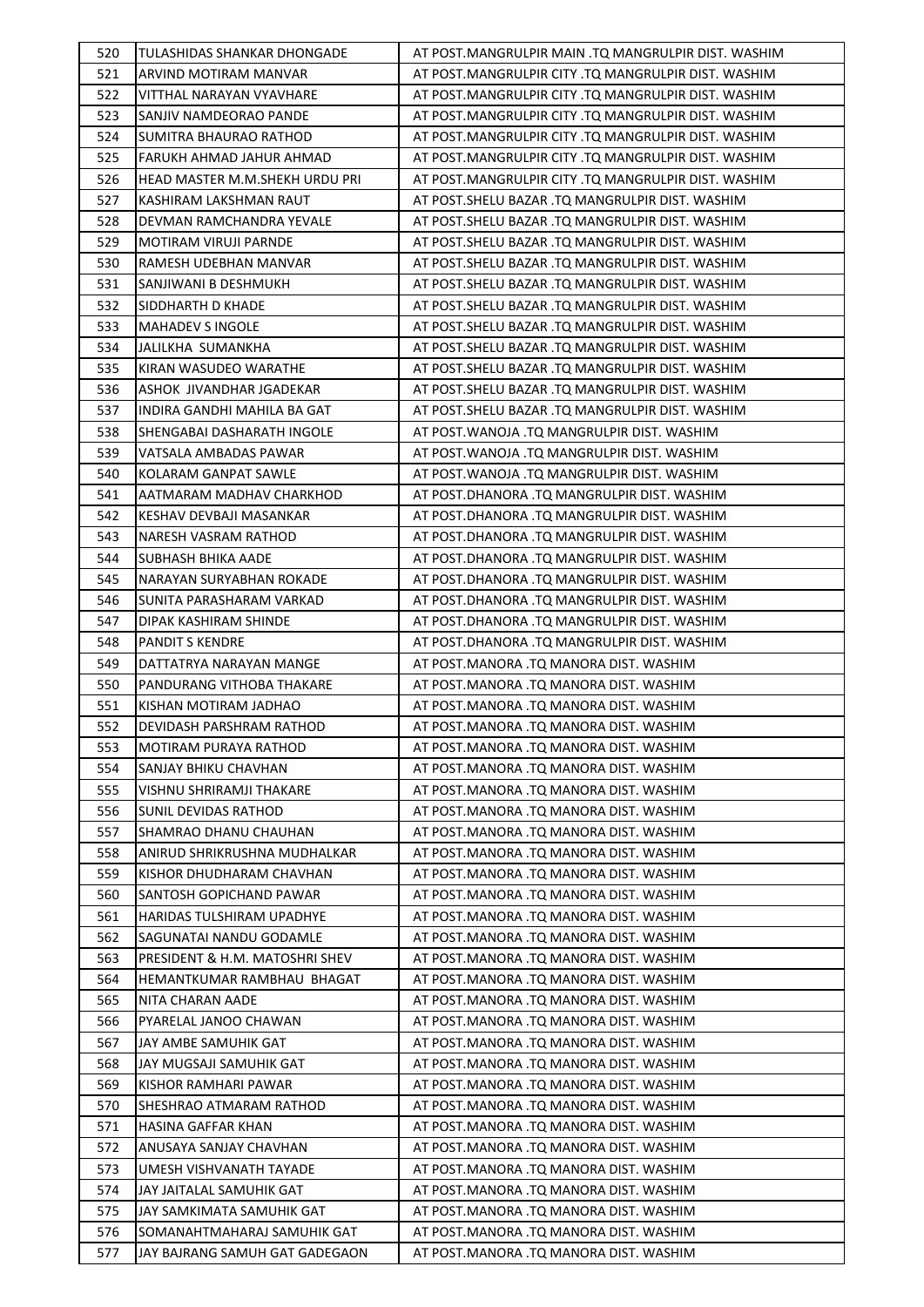| 578 | SHREE GAJANAN MAHARAJ SAMUHIK                        | AT POST.MANORA .TQ MANORA DIST. WASHIM                                                     |
|-----|------------------------------------------------------|--------------------------------------------------------------------------------------------|
| 579 | PURNABAI JAYSING RATHOD                              | AT POST. SHENDURJANA .TQ MANORA DIST. WASHIM                                               |
| 580 | DINESH BHOLARAM AGRAWAL                              | AT POST. SHENDURJANA .TQ MANORA DIST. WASHIM                                               |
| 581 | KAILASH MULSING RATHOD                               | AT POST. SHENDURJANA .TQ MANORA DIST. WASHIM                                               |
| 582 | <b>BHARAT MAROTIRAM JAGLE</b>                        | AT POST. SHENDURJANA .TQ MANORA DIST. WASHIM                                               |
| 583 | PARAVATIBAI RAMCHANDRA CHAVAN                        | AT POST. SHENDURJANA .TQ MANORA DIST. WASHIM                                               |
| 584 | DNANESHWAR MAHADEO SHAKHARKAR                        | AT POST. SHENDURJANA .TQ MANORA DIST. WASHIM                                               |
| 585 | SUJIT PURUSHOTAM PATHAK                              | AT POST.SHENDURJANA .TQ MANORA DIST. WASHIM                                                |
| 586 | LAXMIMATA SBSHG BILDONGAR                            | AT POST.SHENDURJANA .TQ MANORA DIST. WASHIM                                                |
| 587 | SATIANUSYA SBSHG R NAGAR                             | AT POST. SHENDURJANA .TQ MANORA DIST. WASHIM                                               |
| 588 | VISHNU UTTAMRAO HARSULE                              | AT POST. POHARADEVI .TQ MANORA DIST. WASHIM                                                |
| 589 | <b>GOPAL GANU TUNKAR</b>                             | AT POST.POHARADEVI .TQ MANORA DIST. WASHIM                                                 |
| 590 | BALIRAM LAXMAN MASKE                                 | AT POST.SAKHARDOH .TQ MANORA DIST. WASHIM                                                  |
| 591 | PRALAD SITARAM WAGMARE                               | AT POST.SAKHARDOH .TQ MANORA DIST. WASHIM                                                  |
| 592 | JALSWARAJ DEKHABHAL DURUSTI                          | AT POST. WASHIM MAIN TQ. WASHIM DIST. WASHIM                                               |
| 593 | RAMKRUSHAN APPAGI KUBADE                             | AT POST.WASHIM MAIN TQ.WASHIM DIST. WASHIM                                                 |
| 594 | RAHIMHABI MIRMHAMAD                                  | AT POST.WASHIM MAIN TQ.WASHIM DIST. WASHIM                                                 |
| 595 | MAGLA ZANKA KALABANDE                                | AT POST. WASHIM MAIN TO. WASHIM DIST. WASHIM                                               |
| 596 | DEVIDAS RAMJI SURVE                                  | AT POST. WASHIM MAIN TQ. WASHIM DIST. WASHIM                                               |
| 597 | DASHRATHA NAGOJI SARAKATE                            | AT POST. WASHIM MAIN TQ. WASHIM DIST. WASHIM                                               |
| 598 | RUKHAMINA TRABAK KELE                                | AT POST. WASHIM MAIN TQ. WASHIM DIST. WASHIM                                               |
| 599 | NARAYAN UDHA KAD                                     | AT POST. WASHIM MAIN TO. WASHIM DIST. WASHIM                                               |
| 600 | VISHNU NAMDEO MARGE                                  | AT POST. WASHIM MAIN TO. WASHIM DIST. WASHIM                                               |
| 601 | PRAKASH KACHARU CHANUKSAWAR                          | AT POST. WASHIM MAIN TO. WASHIM DIST. WASHIM                                               |
| 602 |                                                      |                                                                                            |
| 603 | MATHURABAI SOPAN DHAMANE<br>MADHAOV SAKHARAM ULEMALE | AT POST.WASHIM MAIN TQ.WASHIM DIST. WASHIM<br>AT POST. WASHIM MAIN TO. WASHIM DIST. WASHIM |
| 604 | MIRASE RAMCHANDR BALIRAM                             | AT POST. WASHIM MAIN TQ. WASHIM DIST. WASHIM                                               |
|     |                                                      |                                                                                            |
| 605 | KESHAV KISAN LONDHE                                  | AT POST. WASHIM MAIN TO. WASHIM DIST. WASHIM                                               |
| 606 | JANABAI MADHAV SARKATE                               | AT POST. WASHIM MAIN TO. WASHIM DIST. WASHIM                                               |
| 607 | SONAJI JAYAJI JADHAV                                 | AT POST. WASHIM MAIN TO. WASHIM DIST. WASHIM                                               |
| 608 | SHRIRAM SAKHARAM LOKHANDE                            | AT POST. WASHIM MAIN TO. WASHIM DIST. WASHIM                                               |
| 609 | ARUNA OMPRAKASH JADE                                 | AT POST. WASHIM MAIN TQ. WASHIM DIST. WASHIM                                               |
| 610 | GAJANAN UDHAV MUTHAL                                 | AT POST. WASHIM MAIN TQ. WASHIM DIST. WASHIM                                               |
| 611 | SADASHIV VITTHAL SHEJUL                              | AT POST. WASHIM MAIN TO. WASHIM DIST. WASHIM                                               |
| 612 | RAMESH BHIVAJI NANDE                                 | AT POST. WASHIM MAIN TO. WASHIM DIST. WASHIM                                               |
| 613 | PRIYANKA MADHUKAR BODKHE                             | AT POST.WASHIM MAIN TQ.WASHIM DIST. WASHIM                                                 |
| 614 | <b>BALU DATTA BHOYAR</b>                             | AT POST.WASHIM MAIN TQ.WASHIM DIST. WASHIM                                                 |
| 615 | BHARAT SOMAJI RAUT                                   | AT POST.WASHIM MAIN TQ.WASHIM DIST. WASHIM                                                 |
| 616 | RENUKA MATA SAKHI SHG-NAGTHAN                        | AT POST. WASHIM MAIN TO. WASHIM DIST. WASHIM                                               |
| 617 | VITTHAL MURLIDHAR TUSHANIVAL                         | AT POST. WASHIM CITY TO. WASHIM DIST. WASHIM                                               |
| 618 | MADHUKAR RANUJI BHALERAO                             | AT POST. WASHIM CITY TO. WASHIM DIST. WASHIM                                               |
| 619 | <b>MANOJ P KASSTURE</b>                              | AT POST. WASHIM CITY TQ. WASHIM DIST. WASHIM                                               |
| 620 | SITARAM G HARALKAR                                   | AT POST. WASHIM CITY TO. WASHIM DIST. WASHIM                                               |
| 621 | KAMAL SAMADHAN MANE                                  | AT POST. WASHIM CITY TQ. WASHIM DIST. WASHIM                                               |
| 622 | JAYSING RAGHO BHOSATE                                | AT POST. WASHIM CITY TO. WASHIM DIST. WASHIM                                               |
| 623 | THAKUR RAGHO BHOSLEE                                 | AT POST. WASHIM CITY TO. WASHIM DIST. WASHIM                                               |
| 624 | <b>BURABAI B CHAVHAN</b>                             | AT POST. WASHIM CITY TO. WASHIM DIST. WASHIM                                               |
| 625 | SHARAD R CHAVHAN                                     | AT POST. WASHIM CITY TO. WASHIM DIST. WASHIM                                               |
| 626 | SHYAMRAO NIMBAJI UGALE                               | AT POST. WASHIM CITY TO. WASHIM DIST. WASHIM                                               |
| 627 | CHANDRBHAGA GOVINDA BAIS                             | AT POST. WASHIM CITY TO. WASHIM DIST. WASHIM                                               |
| 628 | SUBHASH SURYBHAN BHALERAO                            | AT POST. WASHIM CITY TO. WASHIM DIST. WASHIM                                               |
| 629 | AVINASH SHALIKRAM RATHOD                             | AT POST. WASHIM CITY TO. WASHIM DIST. WASHIM                                               |
| 630 | RAMCHANDRA DEVBA DIPAKE                              | AT POST. WASHIM CITY TO. WASHIM DIST. WASHIM                                               |
| 631 | GAJANAN BABA SAKHI BACHAT GAT                        | AT POST. WASHIM CITY TO. WASHIM DIST. WASHIM                                               |
| 632 | JOTIBA FULE SAKHI BACHAT GAT                         | AT POST. WASHIM CITY TO. WASHIM DIST. WASHIM                                               |
| 633 | SAVITRIBAI MAHILA SHET. KRUSHI                       | AT POST. WASHIM CITY TO. WASHIM DIST. WASHIM                                               |
| 634 | SHRI SHIVAJI RAJE SW SAH KRISH                       | AT POST. WASHIM CITY TQ. WASHIM DIST. WASHIM                                               |
| 635 | EKNATH MA SANGHIK JA SAMUH SOM                       | AT POST. WASHIM CITY TO. WASHIM DIST. WASHIM                                               |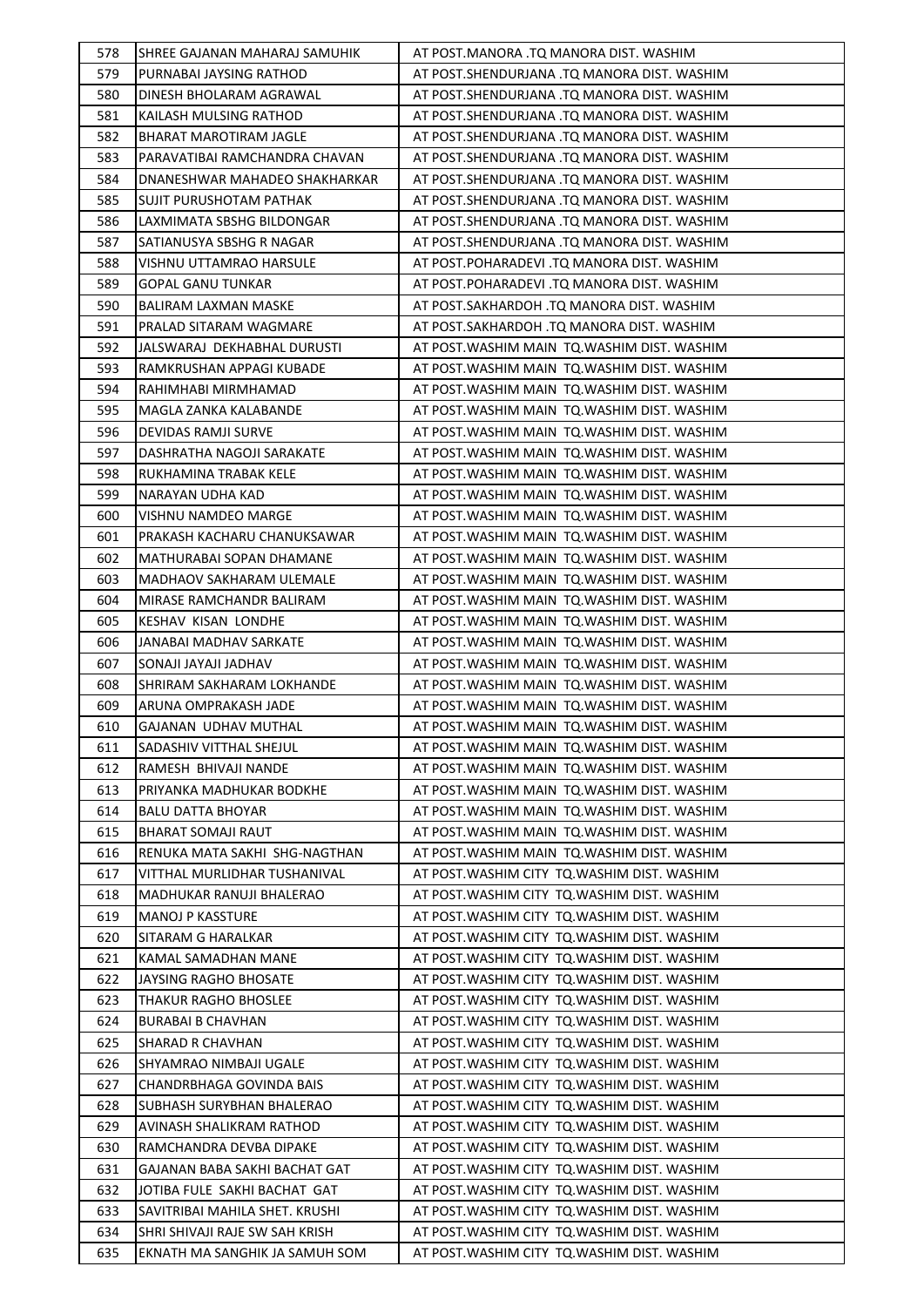| 636 | SANT DNYANESHWAR KRU TANTRA SC | AT POST. WASHIM CITY TO. WASHIM DIST. WASHIM   |
|-----|--------------------------------|------------------------------------------------|
| 637 | NANDKUMAR R KANHEND            | AT POST.ANSING TQ.WASHIM DIST. WASHIM          |
| 638 | NAMADEV KUDALIK DAGE           | AT POST.ANSING TQ.WASHIM DIST. WASHIM          |
| 639 | TARACHANDRA BAPURAO JAIN       | AT POST. ANSING TO. WASHIM DIST. WASHIM        |
| 640 | VASANTA BHAGWAN GHOLAP         | AT POST.ANSING TQ.WASHIM DIST. WASHIM          |
| 641 | DWARKABAI SUBHASH KADAM        | AT POST. ANSING TO. WASHIM DIST. WASHIM        |
| 642 | VITHABAI KASHIRAM HAJARE       | AT POST. ANSING TO. WASHIM DIST. WASHIM        |
| 643 | SITARAM NAMDEV WANKHEDE        | AT POST.ANSING TQ.WASHIM DIST. WASHIM          |
| 644 | RAJRAM LODAM KHADSE            | AT POST. ANSING TO. WASHIM DIST. WASHIM        |
| 645 | PRITI P SANGHAI                | AT POST. ANSING TQ. WASHIM DIST. WASHIM        |
| 646 | MADHAV SAKHARAM GANGAVANE      | AT POST.ANSING TQ.WASHIM DIST. WASHIM          |
| 647 | ASHOK BHAGIRATH SARADA         | AT POST.ANSING TQ.WASHIM DIST. WASHIM          |
| 648 | JUGAL BHAGIRATH SARADA         | AT POST.ANSING TQ.WASHIM DIST. WASHIM          |
| 649 | SUMANBAI PANDIT LANBHADE       | AT POST. ANSING TQ. WASHIM DIST. WASHIM        |
| 650 | MAHADEO UKANDA LANDAGE         | AT POST. ANSING TQ. WASHIM DIST. WASHIM        |
| 651 | INDUBAI RAMRAO RATHOD          | AT POST.ANSING TQ.WASHIM DIST. WASHIM          |
| 652 | H.M.Z.P.SHALA.DEPUL            | AT POST.ANSING TQ.WASHIM DIST. WASHIM          |
| 653 | H.M.Z.P. URDU MID.SCH. ANSING  | AT POST.ANSING TQ.WASHIM DIST. WASHIM          |
| 654 | DNANBA KHANDUJI KAKDE          | AT POST.TONDGAON TQ.WASHIM DIST. WASHIM        |
| 655 | GEETABAI MACHINDRA BHARTI      | AT POST.TONDGAON TQ.WASHIM DIST. WASHIM        |
| 656 | JYOTIBA BCG WASHIM             | AT POST.TONDGAON TQ.WASHIM DIST. WASHIM        |
| 657 | VANDANA RAMRAO UAGLE           | AT POST. PARDI TAKMOR TQ. WASHIM DIST. WASHIM  |
| 658 | HANVANTA LONAJI DAHADTE        | AT POST.MALEGAON TQ.MALEGAON DIST. WASHIM      |
| 659 | CHANDRAKANT MANOHAR KANJHARKAR | AT POST.MALEGAON TQ.MALEGAON DIST. WASHIM      |
| 660 | LAXMIBAI R SHINDE              | AT POST.MALEGAON TQ.MALEGAON DIST. WASHIM      |
| 661 | RAMRAO TAUKARAM GAYKWAD        | AT POST.MALEGAON TQ.MALEGAON DIST. WASHIM      |
| 662 | RENUKA MOTIRAM NANDE           | AT POST.MALEGAON TQ.MALEGAON DIST. WASHIM      |
| 663 | <b>BEBI RAVI GAVAI</b>         | AT POST.MALEGAON TQ.MALEGAON DIST. WASHIM      |
| 664 | PRAKASH MANGA JADHAV           | AT POST.MALEGAON TQ.MALEGAON DIST. WASHIM      |
|     |                                |                                                |
| 665 | <b>K N KADU</b>                | AT POST.MALEGAON TQ.MALEGAON DIST. WASHIM      |
| 666 | TATERAO PURUSHOTTAM ADAMANE    | AT POST.MALEGAON TQ.MALEGAON DIST. WASHIM      |
| 667 | AMBIKA GAT SAMUHA              | AT POST.MALEGAON TQ.MALEGAON DIST. WASHIM      |
| 668 | WARADLAXMI MAHILA BACHAT GAT M | AT POST.MALEGAON  TQ.MALEGAON  DIST. WASHIM    |
| 669 | BADRILAL JAGANNATH JAISHVAL    | AT POST.KINHIRAJA TQ.MALEGAO DIST. WASHIM      |
| 670 | PARASRAM KANHUJI RUDE          | AT POST.KINHIRAJA TQ.MALEGAO DIST. WASHIM      |
| 671 | MAROTI SAKHARAM MORE           | AT POST.KINHIRAJA TQ.MALEGAO DIST. WASHIM      |
| 672 | NAMDEV H SARDAR                | AT POST.KINHIRAJA TQ.MALEGAO DIST. WASHIM      |
| 673 | BHAGWAN DEVRAO ATHAVLE         | AT POST.KINHIRAJA TQ.MALEGAO DIST. WASHIM      |
| 674 | SHE KUTUBDDIN SHE AMIR         | AT POST.KINHIRAJA TQ.MALEGAO DIST. WASHIM      |
| 675 | SWATI SUDAM RATHOD             | AT POST.KINHIRAJA TQ.MALEGAO DIST. WASHIM      |
| 676 | SHEKH SAYAD SHEKH KALAL        | AT POST.KINHIRAJA TQ.MALEGAO DIST. WASHIM      |
| 677 | RAMABAI MAH SBG ARANDA         | AT POST.KINHIRAJA TQ.MALEGAO DIST. WASHIM      |
| 678 | MUNGSAJI MAH S B G KINHIRAJA   | AT POST.KINHIRAJA TQ.MALEGAO DIST. WASHIM      |
| 679 | I GANDHI SHET MAH SBG K DARI   | AT POST.KINHIRAJA TQ.MALEGAO DIST. WASHIM      |
| 680 | NARAYAN CHINTAMAN VIDHOLE      | AT POST. SHIRPUR JAIN TO. MALEGAO DIST. WASHIM |
| 681 | RAJJAKKHAN UMRAOKHAN PATHAN    | AT POST. SHIRPUR JAIN TO. MALEGAO DIST. WASHIM |
| 682 | NURSHA KADARSHA                | AT POST. SHIRPUR JAIN TO. MALEGAO DIST. WASHIM |
| 683 | VITTHAL DAGDUJI TAYADE         | AT POST. SHIRPUR JAIN TO. MALEGAO DIST. WASHIM |
| 684 | GAJANAN SURYABHAN LAHANE       | AT POST. SHIRPUR JAIN TO. MALEGAO DIST. WASHIM |
| 685 | KAILASH GANPAT SURYAVANSHI     | AT POST. SHIRPUR JAIN TO. MALEGAO DIST. WASHIM |
| 686 | VISHWNATHA SURBHAN KHARAT      | AT POST. MEDASHI TQ. MALEGAO DIST. WASHIM      |
| 687 | MUKHATAR KHAH AKARAM KHAN      | AT POST. MEDASHI TQ. MALEGAO DIST. WASHIM      |
| 688 | KU.RESHAMA YASIM MUJAWAR       | AT POST.PANGRI KUTE TQ.MALEGAO DIST. WASHIM    |
| 689 | MURALIDHAR KESHAO TAYADE       | AT POST.PANGRI KUTE TQ.MALEGAO DIST. WASHIM    |
| 690 | HARA HARA MAHADEV SHETKARI BAC | AT POST.PANGRI KUTE TQ.MALEGAO DIST. WASHIM    |
| 691 | DEVIDAS SHRIRAM GAIKWAD        | AT POST.PANGRI KUTE TQ.MALEGAO DIST. WASHIM    |
| 692 | MAHADEV BIVSAN SHINDE          | AT POST.JAULKARAILWAY TQ.MALEGAO DIST. WASHIM  |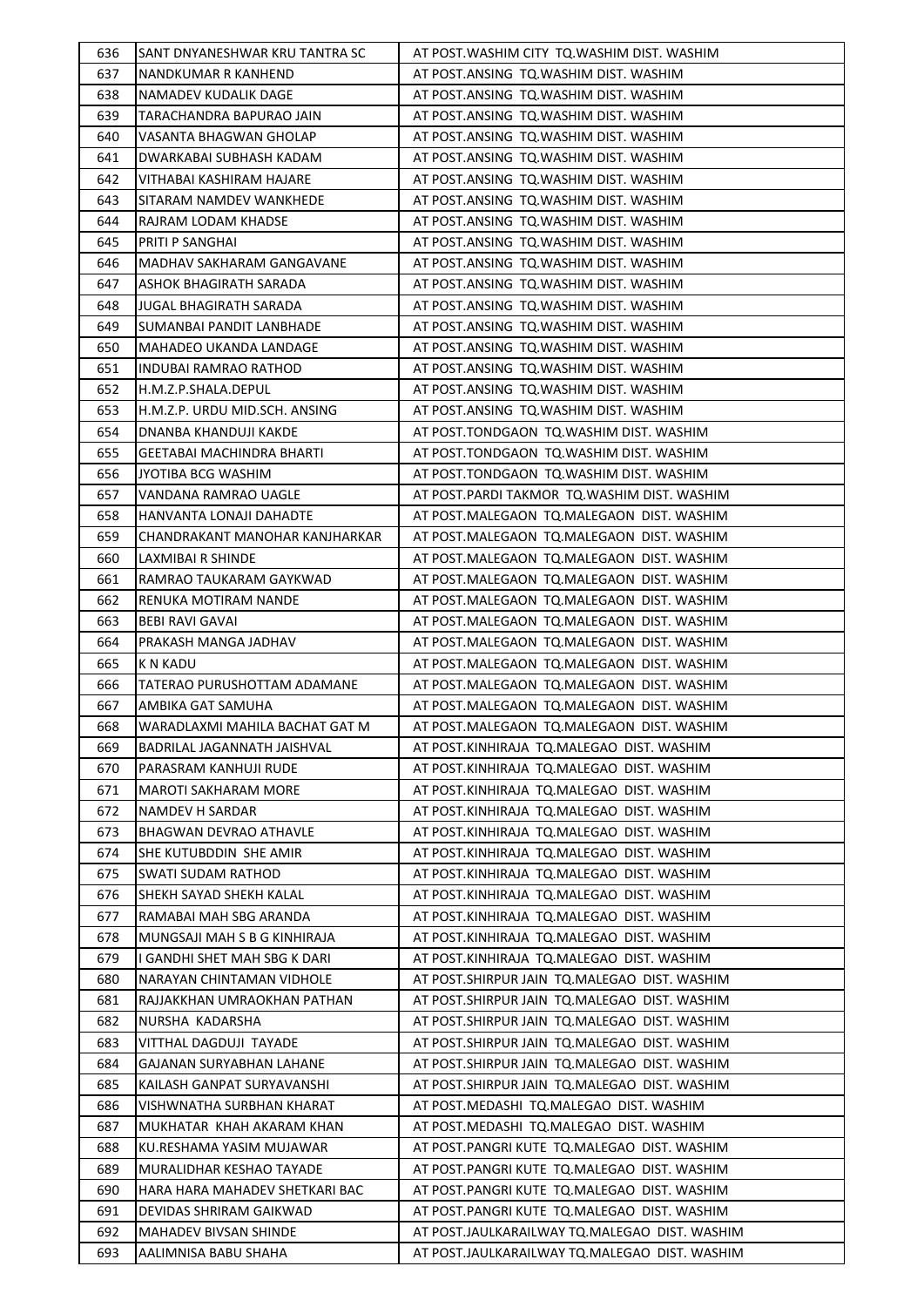| 694        | DEVIDAS BANDU TIWALE                            | AT POST.JAULKARAILWAY TQ.MALEGAO DIST. WASHIM                                |
|------------|-------------------------------------------------|------------------------------------------------------------------------------|
| 695        | SH RAMKRUSHAN MAHARAJ BAHUUDDE                  | AT POST.RISOD MAIN TO.RISOD DIST. WASHIM                                     |
| 696        | PRABAKAR MADAV SELAKE                           | AT POST.RISOD MAIN TQ.RISOD DIST. WASHIM                                     |
| 697        | SAMPAT SAMBAJI MAKASARE                         | AT POST.RISOD MAIN TQ.RISOD DIST. WASHIM                                     |
| 698        | SANTOSH BIVAJI SABALE                           | AT POST.RISOD MAIN TQ.RISOD DIST. WASHIM                                     |
| 699        | VITHAL WANAM BHISE                              | AT POST.RISOD MAIN TQ.RISOD DIST. WASHIM                                     |
| 700        | SAHEBARAO LKSHMAN SANAP                         | AT POST.RISOD MAIN TQ.RISOD DIST. WASHIM                                     |
| 701        | VISHNATH YASHWANT BORKAR                        | AT POST.RISOD MAIN TQ.RISOD DIST. WASHIM                                     |
| 702        | MURLIDHAR PANDARI LANDE                         | AT POST.RISOD MAIN TQ.RISOD DIST. WASHIM                                     |
| 703        | BHIVAJI BANAJI BAGAT                            | AT POST.RISOD MAIN TQ.RISOD DIST. WASHIM                                     |
| 704        | PARWATIBAI SHRIRAM PAITHANKAR                   | AT POST.RISOD MAIN TO.RISOD DIST. WASHIM                                     |
| 705        | NITESH VASANTRAO WAGHMARE                       | AT POST.RISOD MAIN TQ.RISOD DIST. WASHIM                                     |
| 706        | GANESH DEVCHANDR BIJADE                         | AT POST.RISOD MAIN TQ.RISOD DIST. WASHIM                                     |
| 707        | SADASHIV PUNJAJI FAD                            | AT POST.RISOD MAIN TQ.RISOD DIST. WASHIM                                     |
| 708        | SHIVAJI DIKAJI WAKALE                           | AT POST.RISOD MAIN TQ.RISOD DIST. WASHIM                                     |
| 709        | RAJEDRA BABAN KADHULE                           | AT POST.RISOD MAIN TO.RISOD DIST. WASHIM                                     |
| 710        | SHRIRAM SAKHARAM MASWATKAR                      | AT POST.RISOD MAIN TQ.RISOD DIST. WASHIM                                     |
| 711        | LALSING KANIRAM RATHOD                          | AT POST.RISOD MAIN TO.RISOD DIST. WASHIM                                     |
| 712        | VANITA SESHRAO MAGAR                            | AT POST.RISOD MAIN TQ.RISOD DIST. WASHIM                                     |
| 713        | RAMA RAJARAM KARHALE                            | AT POST.RISOD MAIN TO.RISOD DIST. WASHIM                                     |
| 714        | <b>SHEK STTAR S HUSEN</b>                       | AT POST.RISOD MAIN TQ.RISOD DIST. WASHIM                                     |
| 715        | LAXMAN GUNDAJI PAWAR                            | AT POST.RISOD MAIN TQ.RISOD DIST. WASHIM                                     |
| 716        | SURESH NATHRAO MOREY                            | AT POST.RISOD MAIN TQ.RISOD DIST. WASHIM                                     |
| 717        | UTTAM NATHA MORE                                | AT POST.RISOD MAIN TQ.RISOD DIST. WASHIM                                     |
| 718        | PARVATA NATHA MORE                              | AT POST.RISOD MAIN TQ.RISOD DIST. WASHIM                                     |
| 719        | UDDHAV DHARUJI MORE                             | AT POST.RISOD MAIN TQ.RISOD DIST. WASHIM                                     |
| 720        | ROSHNI RAMLING PASARKAR                         | AT POST.RISOD MAIN TQ.RISOD DIST. WASHIM                                     |
| 721        | MANDA MADAN KOLHE                               | AT POST.RISOD MAIN TQ.RISOD DIST. WASHIM                                     |
| 722        | JURAVARKHAN BABKHAN                             | AT POST.RISOD MAIN TQ.RISOD DIST. WASHIM                                     |
| 723        | BHIMRAO NARAYAN NARWADE                         | AT POST.RISOD MAIN TQ.RISOD DIST. WASHIM                                     |
| 724        | ASHRU HARI GARKAL                               | AT POST.RISOD MAIN TO.RISOD DIST. WASHIM                                     |
| 725        | JYOTSNA SHYAMRAO JADHAV                         | AT POST.RISOD MAIN TQ.RISOD DIST. WASHIM                                     |
| 726        | SHIVAJI TRYAMBAK GITE                           | AT POST.RISOD MAIN TQ.RISOD DIST. WASHIM                                     |
| 727        | VIJAY SHYAMRAO UGLE                             | AT POST.RISOD MAIN TQ.RISOD DIST. WASHIM                                     |
| 728        | DNAYNDIP HIGH PRAMARY MARATHI                   | AT POST.RISOD MAIN TQ.RISOD DIST. WASHIM                                     |
| 729        | BHARARI BACHAT GAT                              | AT POST.RISOD MAIN TO.RISOD DIST. WASHIM                                     |
| 730        | SABASAKHA D PATHAN                              | AT POST.RISOD CITY TQ.RISOD DIST. WASHIM                                     |
| 731        | NARMADA NAGORAO JUMADE                          | AT POST.RISOD CITY TQ.RISOD DIST. WASHIM                                     |
| 732        | PUNJAJI N BUDHNER                               | AT POST.RISOD CITY TQ.RISOD DIST. WASHIM                                     |
| 733        | SITABAI NARAYAN TIRKE                           | AT POST.RISOD CITY TQ.RISOD DIST. WASHIM                                     |
| 734        | KENDR PRAMUKH ZP NIZMPUR                        | AT POST.RISOD CITY TQ.RISOD DIST. WASHIM                                     |
|            |                                                 |                                                                              |
| 735<br>736 | PRASHANT R DESHMUKH<br>SOBHA VITTHAL WAGH       | AT POST.RITHAD TQ.RISOD DIST. WASHIM<br>AT POST.RITHAD TQ.RISOD DIST. WASHIM |
| 737        | LAXMIBAI KUNDALIK THAKRE                        | AT POST.RITHAD TQ.RISOD DIST. WASHIM                                         |
| 738        | MANGALABAI M TIKHE                              | AT POST.RITHAD TQ.RISOD DIST. WASHIM                                         |
| 739        | DRABAI RAMJI SAVLE                              | AT POST.RITHAD TQ.RISOD DIST. WASHIM                                         |
|            |                                                 |                                                                              |
| 740        | RAJESH VISHANU KAMBALE                          | AT POST.RITHAD TQ.RISOD DIST. WASHIM                                         |
| 741<br>742 | KAMAL VASANTA BHISDE<br>VASANT YELLAPPA DAHALEY | AT POST.RITHAD TQ.RISOD DIST. WASHIM<br>AT POST.RITHAD TQ.RISOD DIST. WASHIM |
| 743        | DURGABAI PANDURANG ARU                          | AT POST.RITHAD TQ.RISOD DIST. WASHIM                                         |
|            |                                                 |                                                                              |
| 744        | KUSUMBAI MOTIRAM BHISADE                        | AT POST.RITHAD TQ.RISOD DIST. WASHIM                                         |
| 745        | GRAM MAHILA VIKAS SAMITEE                       | AT POST.RITHAD TQ.RISOD DIST. WASHIM                                         |
| 746        | SHRIRAM SUDAM POGHE                             | AT POST.KENWAD TQ.RISOD DIST. WASHIM                                         |
| 747        | JAIDURGA MURTI KALA KENDRA                      | AT POST.KENWAD TQ.RISOD DIST. WASHIM                                         |
| 748        | SUBHASH SHAM BHISE                              | AT POST.KENWAD TQ.RISOD DIST. WASHIM                                         |
| 749        | S.SHAKUAT S.RUSTUM                              | AT POST.KENWAD TQ.RISOD DIST. WASHIM                                         |
| 750        | JAY DURGA SHG JOGESHWARI                        | AT POST.KENWAD TQ.RISOD DIST. WASHIM                                         |
| 751        | PRALHAD VITTHAL GIRI                            | AT POST.MANGHUL ZANAK TQ.RISOD DIST. WASHIM                                  |